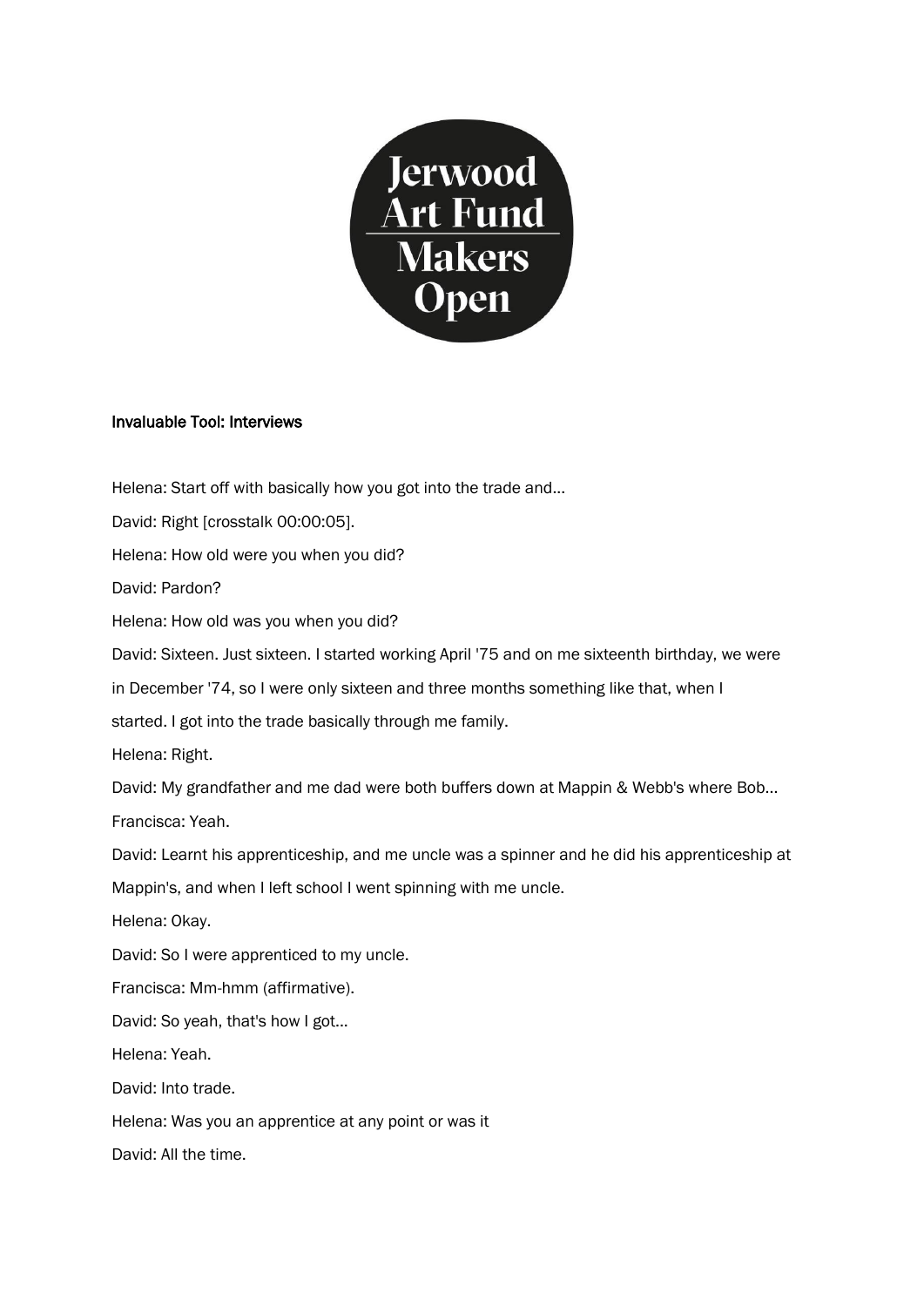Helena: All the time? David: Yeah. From sixteen to 21. Helena: Yeah. Francisca: With your uncle? David: Yes. Francisca: All the time. Yeah. David: Yeah. Francisca: Did you work at Cooper Brothers? David: Yeah. Francisca: Yeah. David: We got there on this tour around, we'll call in there. Helena: Yeah. David: Yeah so I were apprenticed there. I worked at Coopers for six years and one day. Helena: You know that exactly. David: Yeah, because I started on 2nd of April. Yeah, I got me rooms on the 3rd of April. Then made us redundant. Helena: What kind of stuff was you spinning? David: Not so much of what I'm doing now, not like I'm doing now. I'm doing lot of like goblet and things. Francisca: Yeah. David: What we used to do then, were more tea sets. Helena: Yeah. David: I used to do a lot of tea sets, both in silver, and in nickel, and in copper. Some gallery trays, but not so many goblets like I'm doing now. Helena: Yeah. Francisca: Mm-hmm (affirmative). David: Yeah. Mostly set work. Francisca: Yeah. We kinda got that impression from Bob that during his time it was mainly trays... David: Yeah. Francisca: And sets... David: Yeah. Francisca: And stuff.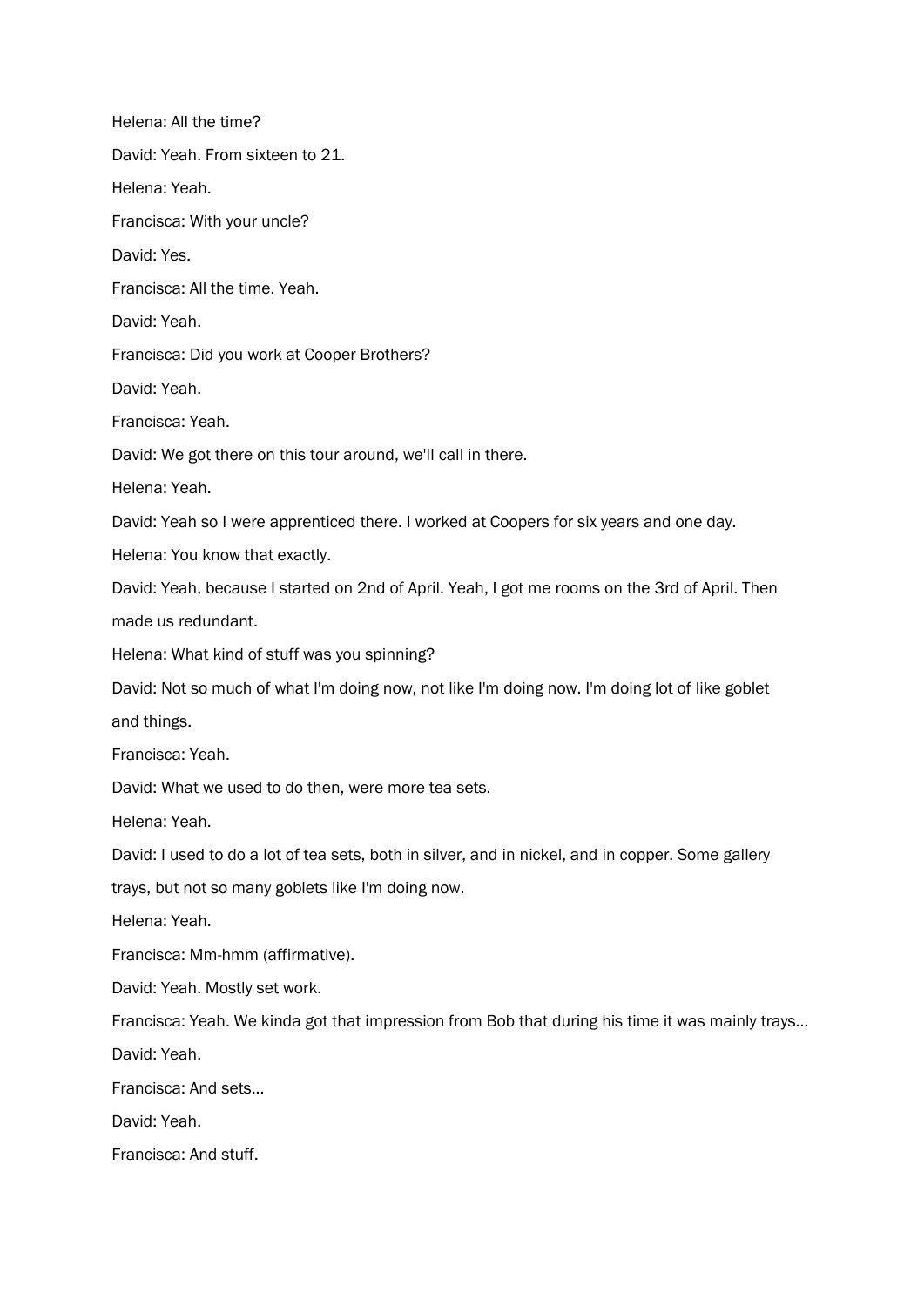David: Yeah.

Francisca: How's it... How did it change like, the things you were making as you like, went along in your career?

David: It changed from... I were doing set work there, and then I went to a pewter company for six months and they just make rubbish, basically. Just don't get involved with pewter.

Don't. It's a tip that will serve you well in your life. And then I went to a company called

Parking's. Parking's were just round corner from where Pete Perry works now.

Helena: Yeah.

David: Just past Fat Cat, there's a place called Cornish... It were called Cornish Works. It's where that... There's some designer.

Helena: Yeah.

David: Café now on the corner. So, I went there and what they did were mostly set work, a lot of copper, a lot of brass tankards.

Helena: Mm-hmm (affirmative).

David: And they also got... Whilst I were there, I were only there two years. We had a big order from P&O shipping line and did a cruise liner, 'Sea Princess', I think it were called. That were a huge order...

Francisca: Mm-hmm (affirmative).

David: Because you've probably got five or 600 tables on a cruise ship.

Francisca: Oh god.

David: They all want god knows how many knives and forks...

Helena: Yeah.

David: Plus ice buckets and...

Francisca: Mm-hmm (affirmative).

David: Caviar dishes. It were a huge… butter pats. It were a massive order, that. That were huge. I didn't do a great deal of spinning, strange enough, at Parkings, because you got this enormous fancy press and this press could basically press any shape you liked. For tankers, it would completely press a Georgian tankard. You know what Georgian tankards, it's that shape. All I'd do is flash off at t'end. It weren't a great deal of spinning done there. Then left there and went to another company called Lands Slot. They were at Heeley. What we did there, we did loads and loads of copper tankers, which were bent round and welded together.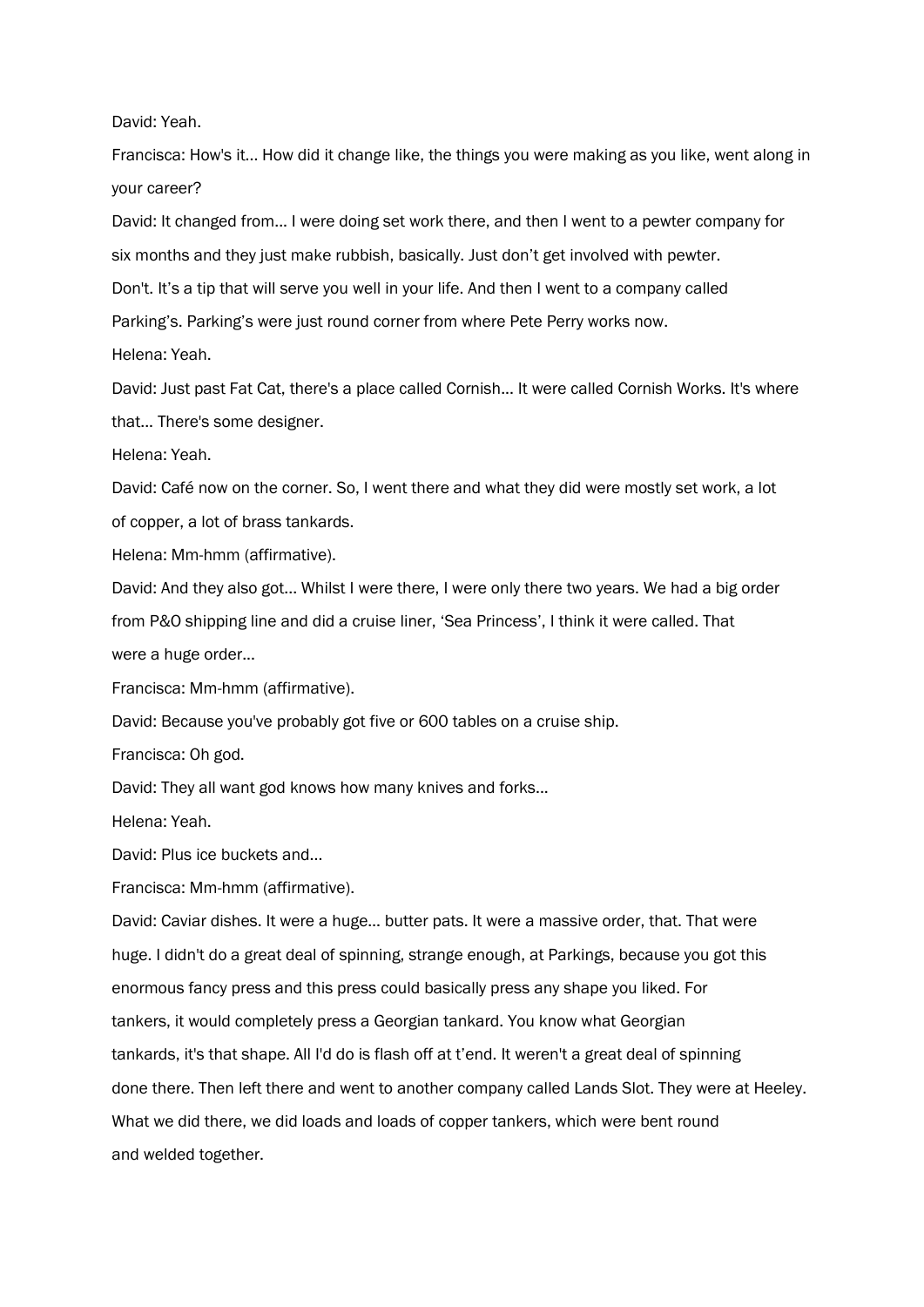Francisca: Yeah.

David: And when I say loads, I mean… colossal amount. We used to do little data-store child's cans. We'd do it bent up, like that, and on it had got two storks, and it got things in the mouth, and one of them said wait, and there were a clock between these two storks. So you could put the time the baby were born, and the little place for its name, and its date of birth. They were cheap tack-crap, handle were lead. That's right safe, isn't it? A lead handle. A Camborough jewels company called H. Samuel's.

Helena: Yeah.

Francisca: Yeah.

David: Well, we used to supply them with these tankards and child scan. The child scans, we used to do 1,600 a month every...

Francisca: Oh, my god.

David: Month. There were only one spinner.

Francisca: Oh, my god.

David: I had 1600 of them. We used to do 300 straight tankards for them every month and then 300 key ones. This were a little key that was soldered on it. If you were eighteen, you had a little eighteen stick on. If you're 21, you had a 21. We used to do 300 of them every month for them. Without fail. Every month.

Helena: That's a colossal...

Francisca: Yeah.

David: Unbelievable.

Helena: That's ridiculous.

David: Unbelievable. We used to do at least 12-1500 them cans a week... A month. Sorry.

Helena: How many people were working in the company?

David: There were me, there were two coppersmiths, a buffer, and two polishers. Big Dave used to come here with a seat guy and he used to come in at nighttime and weld these things together.

Francisca: That's mental.

David: That's all they were. I basically lived at work.

Francisca: Yeah.

David: I used to get there at eight, used to go home at six, and then Saturday mornings as well till probably twelve o'clock, twelve, one o'clock. That went just went on and on and on.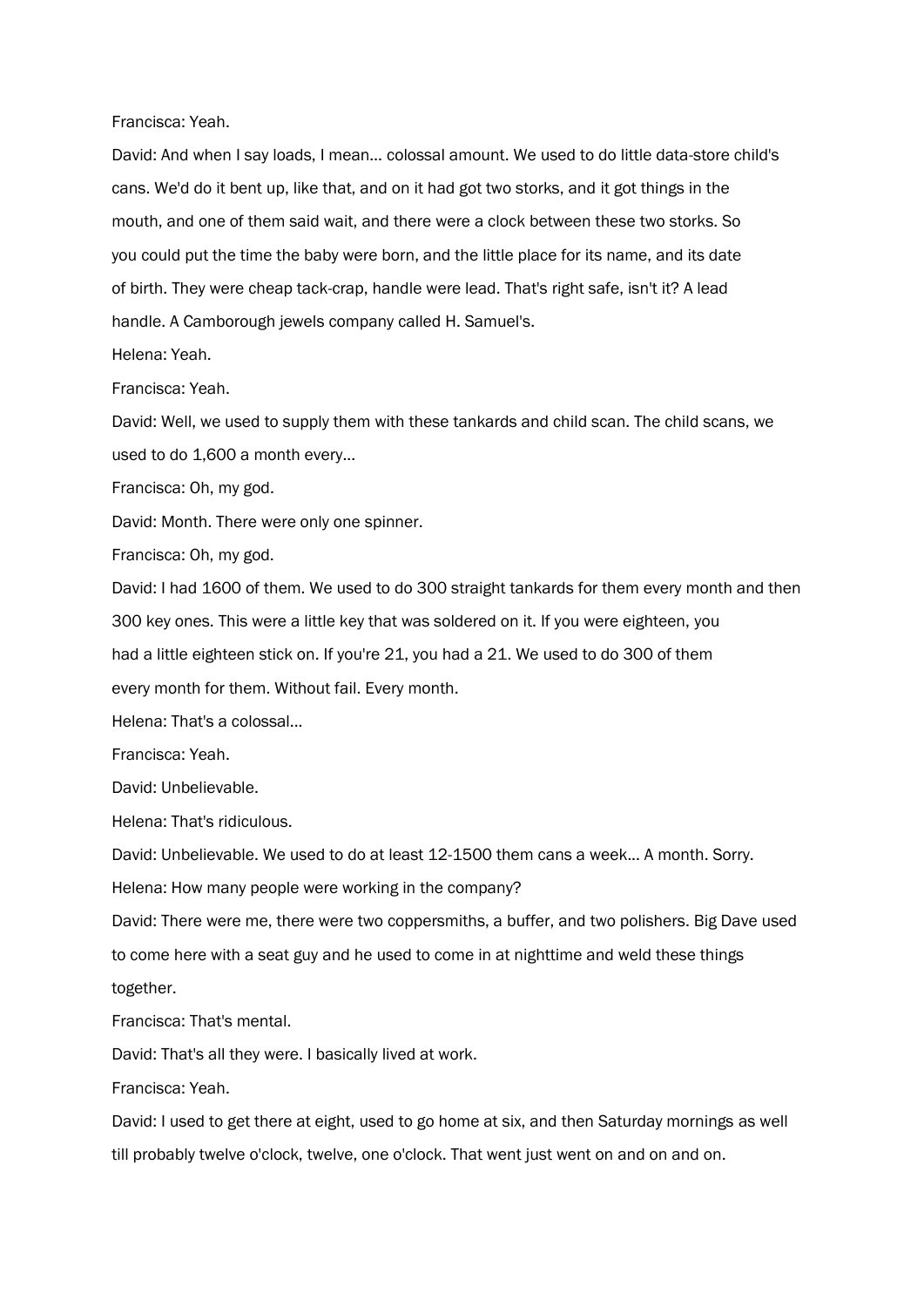Until Gerald Ratner who was the top guy at Samuel's made his famous statement that, "what lasts longer?" Can you remember it, Ashley? "What lasts longer? A pair of our earrings or a prawn sandwich. They said, 'Prawn sandwich will last you longer.'" Basically, what he were trying to say were, is that we don't make Asprey & Garrard standard stuff, but it's some'at that everybody can afford.

He just cracked this little joke and newspapers completely took it of context and basically said, "He's admitting that they sell crap." And our orders went from 1600 a month to none...

Francisca: Oh, my god.

David: Basically overnight.

Helena: Wow.

David: It just stopped, and that were it. That company put all their eggs in the 'H. Samuel basket' to such an extent that they were basically the only company we were working for. So when that happened, that were it and it folded. And we all got made redundant on 23rd of December.

Francisca: Oh, no.

David: 23rd...

Helena: Good timing.

Francisca: Yeah.

David: Of December. Well, they got receivers had come in. Receivers who were new to the company. The one thing receivers would only pay for what you've done, and they

weren't going to pay holiday pay. So, we knew it were...

Helena: Was it piece work?

Francisca: Yeah.

David: Pardon?

Helena: Was it piece work?

David: No. We were paid by hour.

Helena: Okay.

David: By hour, but they weren't going to pay us holiday pay off at Christmas, so they made all redundant just two days...

Francisca: That's awful.

David: before Christmas. 'Christmas Eve Eve', 23rd of December.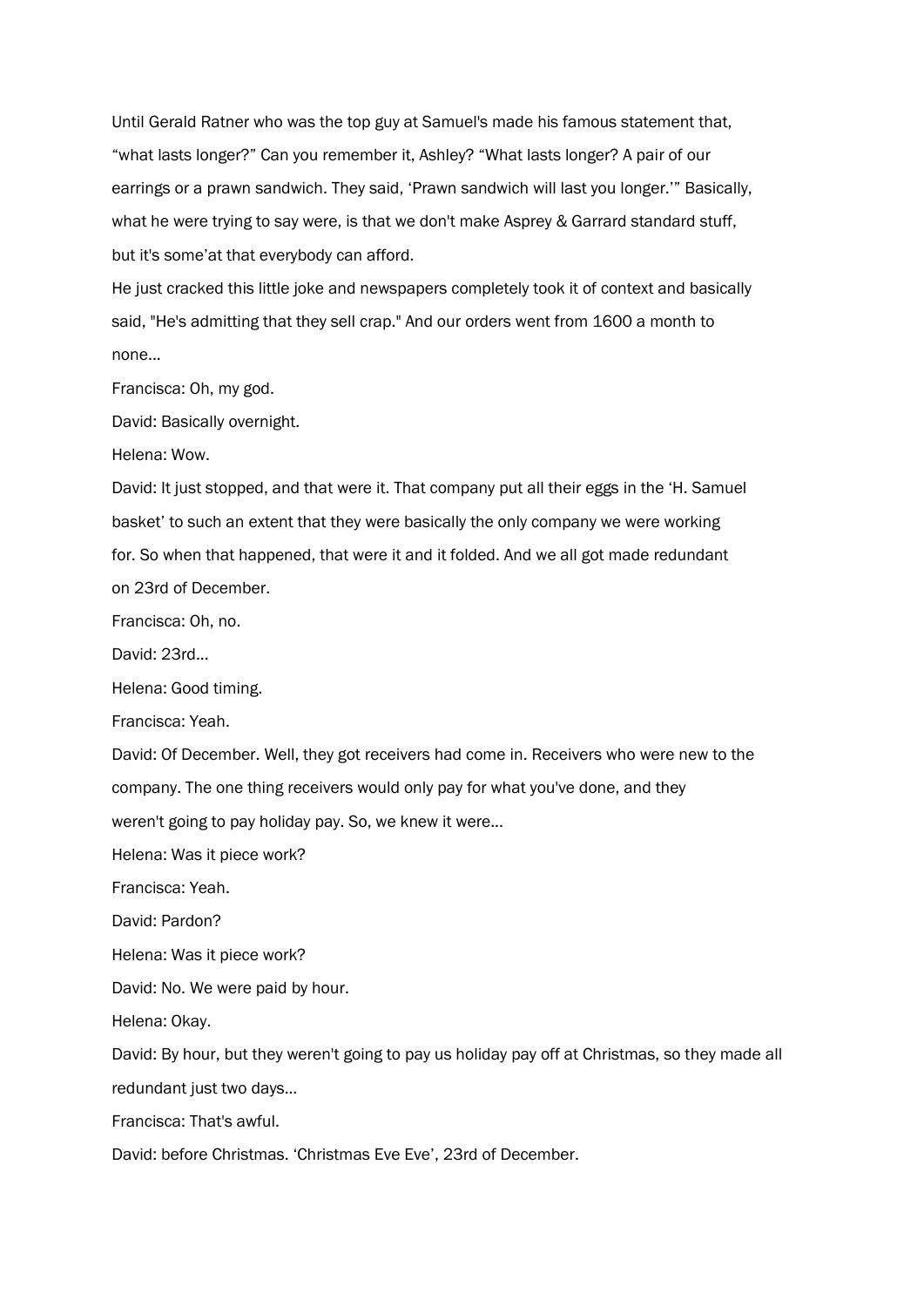## Francisca: Yeah.

David: Once that happened then… I'd always wanted to go self-employed, because me dad had been self-employed for 20, 30 years or so, buffing. When you've got a job like that, you know, all right, money weren't particularly good, but you just knew you were never going to be out of work...

## Helena: Yeah.

David: Until he said that. If you've not got that push to go, then you think, "I'll stay where I am." Suddenly when you come along and say, "Right, you're out on your ear." You've got nowt to lose then. At that time, me uncle were still spinning on an occasional basis further down the street in a right dump of a workshop.

He said, "Well, look," he said, "There's a lathe here. Jack," who we worked for, he said, "He's quite happy for you to come in and out," and he says, "I'll pack in." Don we're going to retirement anyhow. I went into this workshop set up on me own. The rest is probably history, as you say.

I did 17 years in that workshop. I wish I got some photograph to show you what it were like. What it was is we were above the last knife forging company in Sheffield and they closed down. Then it were just me and this Trevor got workshop above me, were a pewterer. There were just those two in this massive building. People, some wide boys, some got to find out that this building were empty and Watson buildings go lots of copper wiring,

Fransica: Mm-hmm (affirmative).

David: So they bust in and they were taking, stripping bottom out first. Then they moved up on us, started burglaring us. We almost got burgled twice in a weekend.

Francisca: Oh, god.

David: I thought I can't carry on like this.

Francisca: Yeah.

Helena: Yeah.

David: Look at it I heard that this workshop were free and I came and I said, "Any chance in me having it?" I into college and they said, "Yeah, we'd like you on board." That's where I've been ever since.

Helena: Have you seen a massive change in the industry? In the trade? David: Oh, god. Yeah.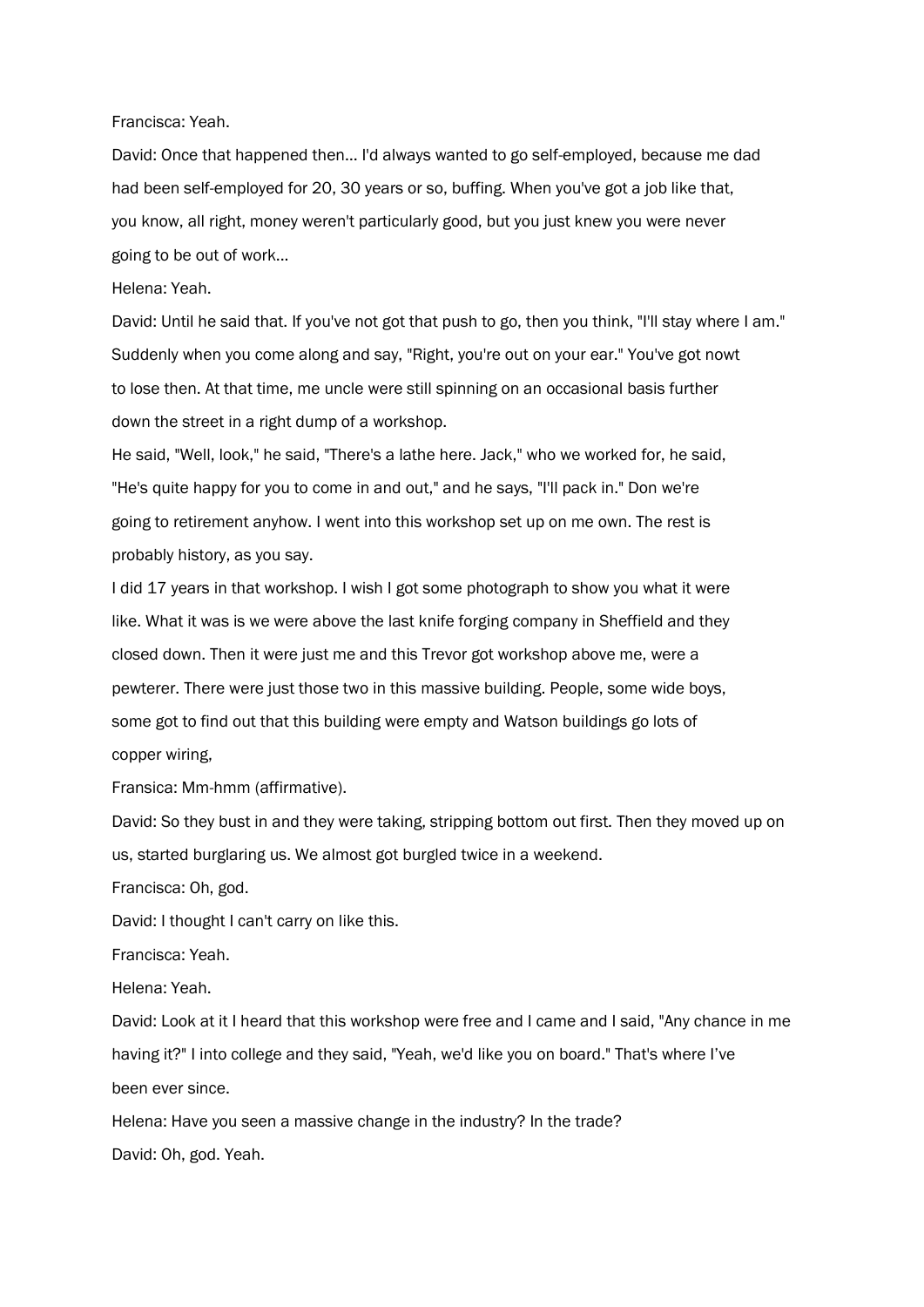Helena: Since you started?

David: Yeah. Ridiculous change. More so with Bob, but look at me. When I started companies that were still bigish companies nowadays, basically just BSL ain't they.

Helena: Yeah.

David: It's BSL and I think these Cars.

Helena: Yeah, Cars.

David: That's basically it, but when I starting they were Coopers. Just down there, there were Robert's & Belk's, Parkings over, well, I told you I were near Pete Perry's.

Helena: Mm-hmm (affirmative).

David: There were Cob's, bottom of Broad Street. There were Dixon's all the way out to Hillsborough. Then there were occasional little mesters like what me and Bob are doing now.

Helena: Yeah.

Francisca: Yeah.

David: There weren't so many of them. The most people went to these bigger companies like Coopers, I would imagine. When I went there they employed probably about a hundred people actually manufacturing that's where staff...

Francisca: Yeah.

David: Office people and things like that. It was split into two departments. There were hollowware department, which is what I were in.

Francisca: Mm-hmm (affirmative).

David: Obviously making hollowware. Then there was flatware, which was spoon and fork.

Yeah. Most of the companies were like that.

Francisca: Mm-hmm (affirmative).

Helena: Mm-hmm (affirmative).

David: They were employing much more and just before I started, probably 5, 10 years before hand. We're at millennium galleries now that were Walking Halls. Walking Halls that were probably bigger than all others put together. That were a massive place.

Helena: Yeah.

David: There were Viners. Then going back a few more years, so Bob, when Bob younger, they were Mappin & Webb...

Helena: Yeah.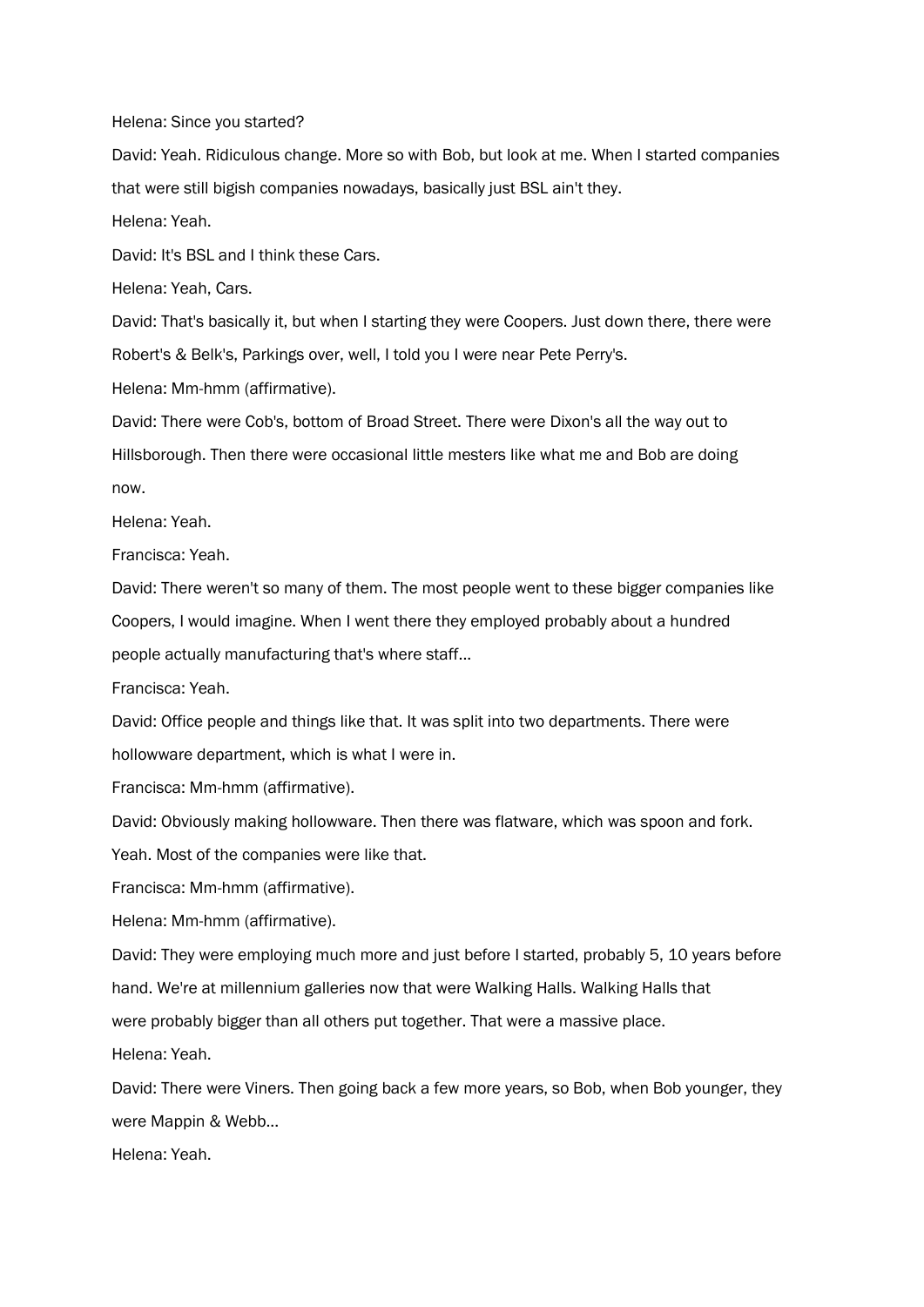David: On Queens road. That... I don't know if Bob's told you how many silversmiths that employed…

Helena: Yeah.

David: But there were dozens of them.

Francisca: Yeah.

David: That's basically all gone now.

Helena: Yeah.

David: We've gone back now to this... To what it probably were two or 300 years ago. Where there's just people like me and Bob, and yourselves to a degree.

Helena: Mm-hmm (affirmative).

David: Sitting up on your own...

Helena: Yeah.

David: Trying to make your own living.

Helena: Yeah.

David: The other side of it is, I would say... How would I say, I probably say about 80% of people I work for now are young women.

Francisca: Yeah.

David: When I were an apprentice the only women who worked there worked in the spoon and fork department doing some menial job that we just going to send you bar or worked at warehouse. That were it. There were none doing any silversmith, chasing, or engraving, or anything like that. That were all done by men. None at all. It weren't heard of that girl is a silversmith.

Helena: Yeah.

Francisca: Mm-hmm (affirmative).

David: It didn't happen. There were women buffers, but you want to avoid... When I'm an apprentice, I'm six... I'm a very naive 16 year old…

Helena: Yes.

David: And me uncles walking through, like a rabbit warren up an alleyways at Cooper's and we walked past that door. He says, "Sees that door," he went, "don't ever walk through that door." I says, "Why?" He says, "Women buffers are there." He says, "You don't want to deal with them."

They all had just caught very tail end of these women buffers.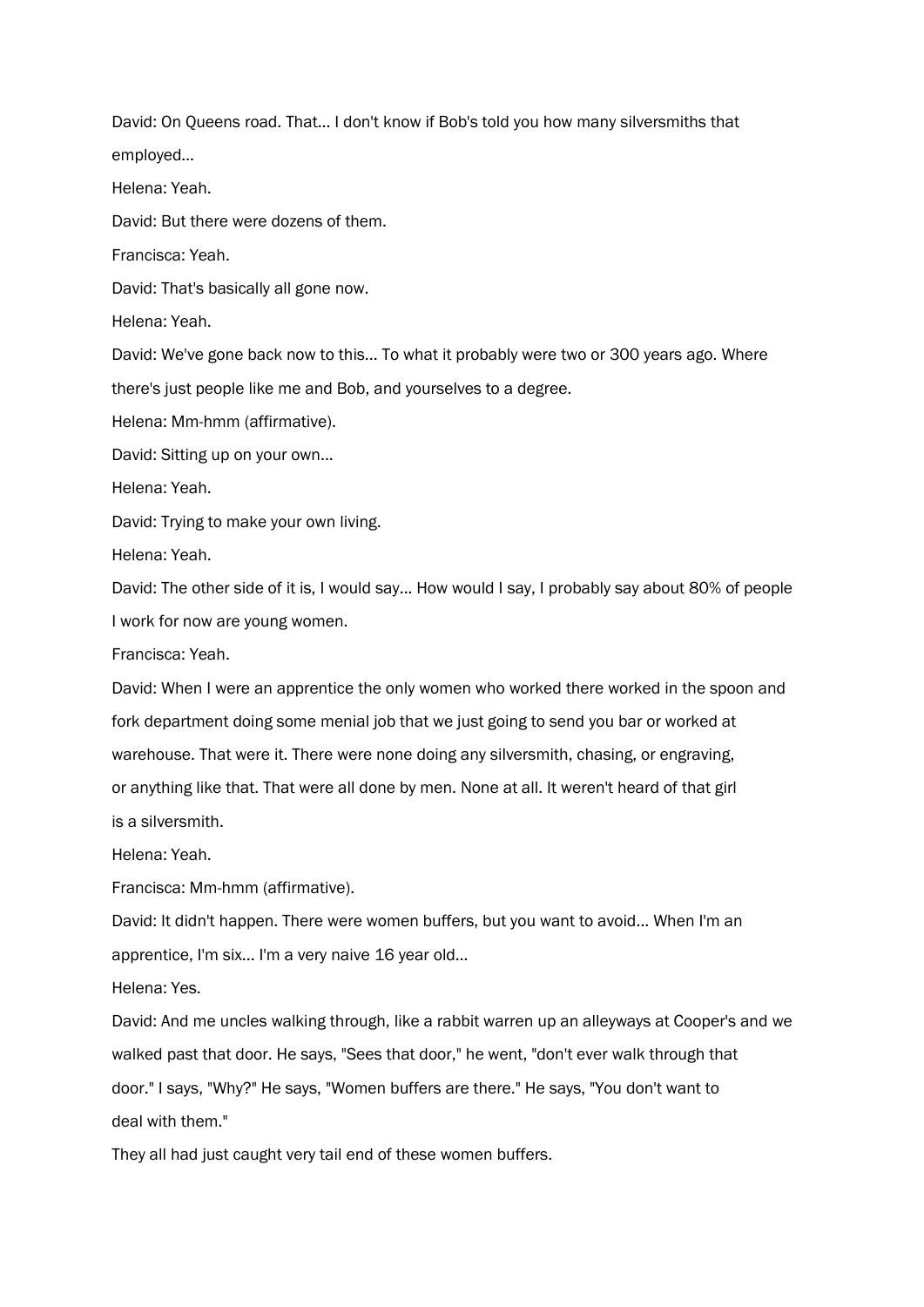Francisca: Yeah.

David: Bob knew and far better then what I did.

Helena: Mm-hmm (affirmative).

David: They all seemed to be called Elsey and they were all about, I would say, late sixties, early seventies. They got to a point where they couldn't get girls to do it. You take one look at a buffing shop and say, "Frank, you want to do that?" He'd go, "No chance." Then they were start to... While these women were there they were begging them not to retire until they got some kids trained up. One of the lads that they trained up, roommate of mine I used to go to school with, old Kev, he went to work with these buffers. He'd been there about two or three months, he went, "Come to the toilets with me." And I went, "Why?" "I've got to show you." "What?"

Francisca: Oh, god.

David: He pulled down his trousers. "What's going on here, Kevin?" He describes what they've done. They've got him down, they got this black rouge, it's like a paste, and they painted him. It don't come off.

Francisca: Oh, god.

David: It's like peeling off cello tape.

Helena: Uh.

David: They painted him. Yeah. You avoided women buffers.

Helena: Yeah.

David: Yeah, that's the big change.

Helena: Yeah.

David: We've now gone... It's shrinking back to... The days of making these huge orders for hotels and shipping lines have gone. There's no need for these big companies.

Helena: There's no demand for it either...

David: No.

Francisca: Yeah.

David: No.

Francisca: Is there?

David: Demand's gone. I don't think I've spun a teapot... Oh, I've just spun one tea pot I think in 20 odd years I've been self employed. That run on some chucks, which I used to work on as an apprentice. When you want one, I said, "I know there is a chuck that'll do that."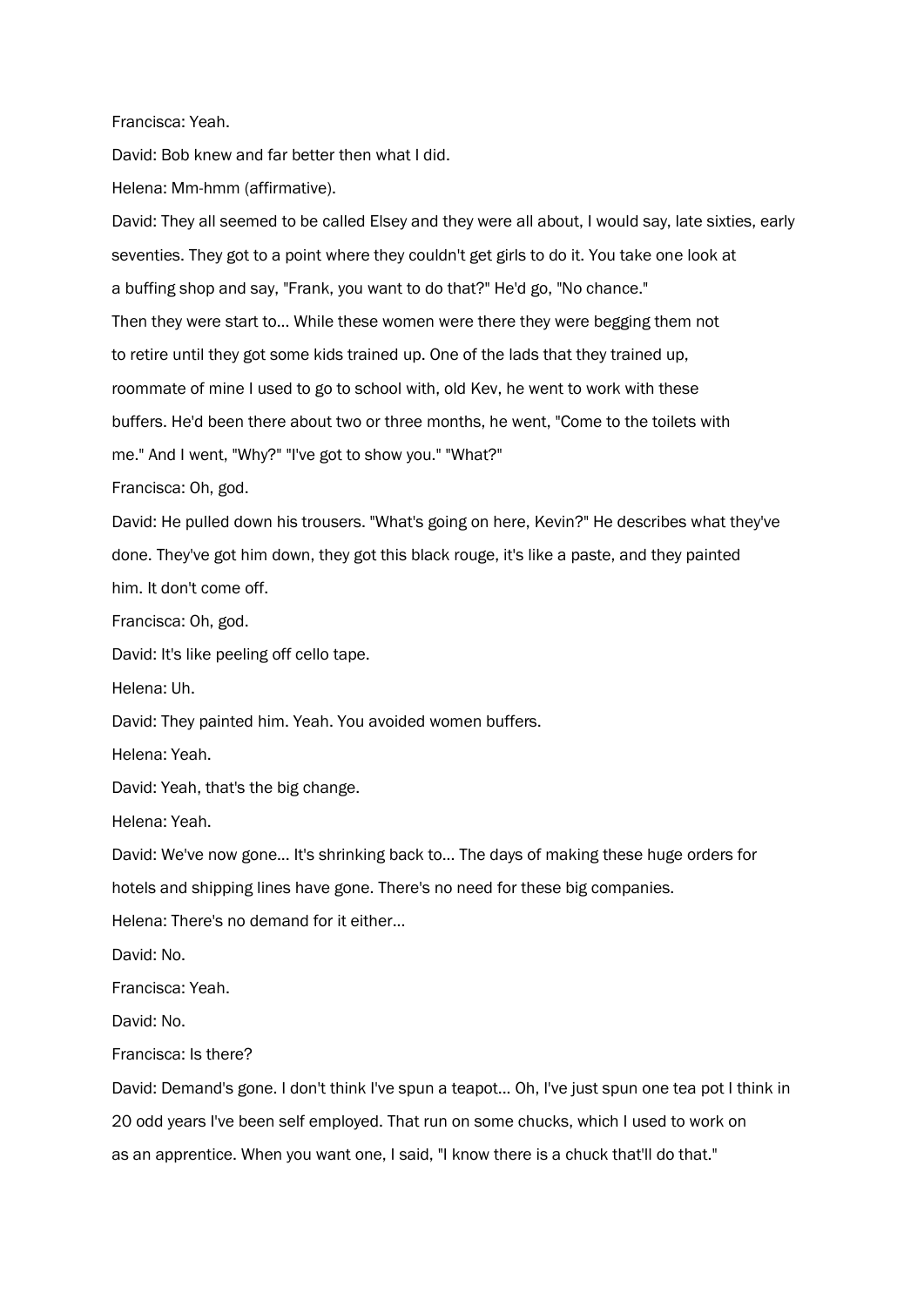That just doesn't happen anymore.

Francisca: Mm-hmm (affirmative).

Helena: Mm-hmm (affirmative).

David: Sometimes that... When I were there we probably make 20 or 30 coffee pots or teapots at a time.

Francisca: Yeah.

David: I'm not in 20, 30 teapots in 30 years now. That's what's happened. We've gone back to more, it's more craft work...

Francisca: Yeah.

David: Stuff now.

Francisca: Mm-hmm (affirmative).

Helena: Do you find it more interesting now that you're working for individuals and...

David: Oh, god. Yeah. Working... Doing something 1500 time gets pretty boring.

Helena: Yeah, but I guess that's a [crosstalk 00:16:00] really good way to learn.

David: Oh, fantastic.

Francisca: Yeah.

David: Absolutely, brilliant way.

Francisca: Yeah.

David: If for somebody want to apprentice just to get used to it in a specific job it worked.

Helna: Yeah.

David: Yeah. You couldn't beat it.

Francisca: Mm-hmm (affirmative).

David: You couldn't beat it. That's what you need. That constant repetition...

Helena: Mm-hmm (affirmative).

David: Again. Do again. It just becomes second nature to you.

Helena: Mm-hmm (affirmative).

Francisca: Yeah.

David: From that point of view, it were great. Same with work Cooper's. We'd sometimes say

we were doing 15 or 20 teapots at a time. That's a lot of work...

Francisca: Mm-hmm (affirmative).

Helena: Yeah.

David: Yeah. That's the way to do it. Doing ones and two is no good.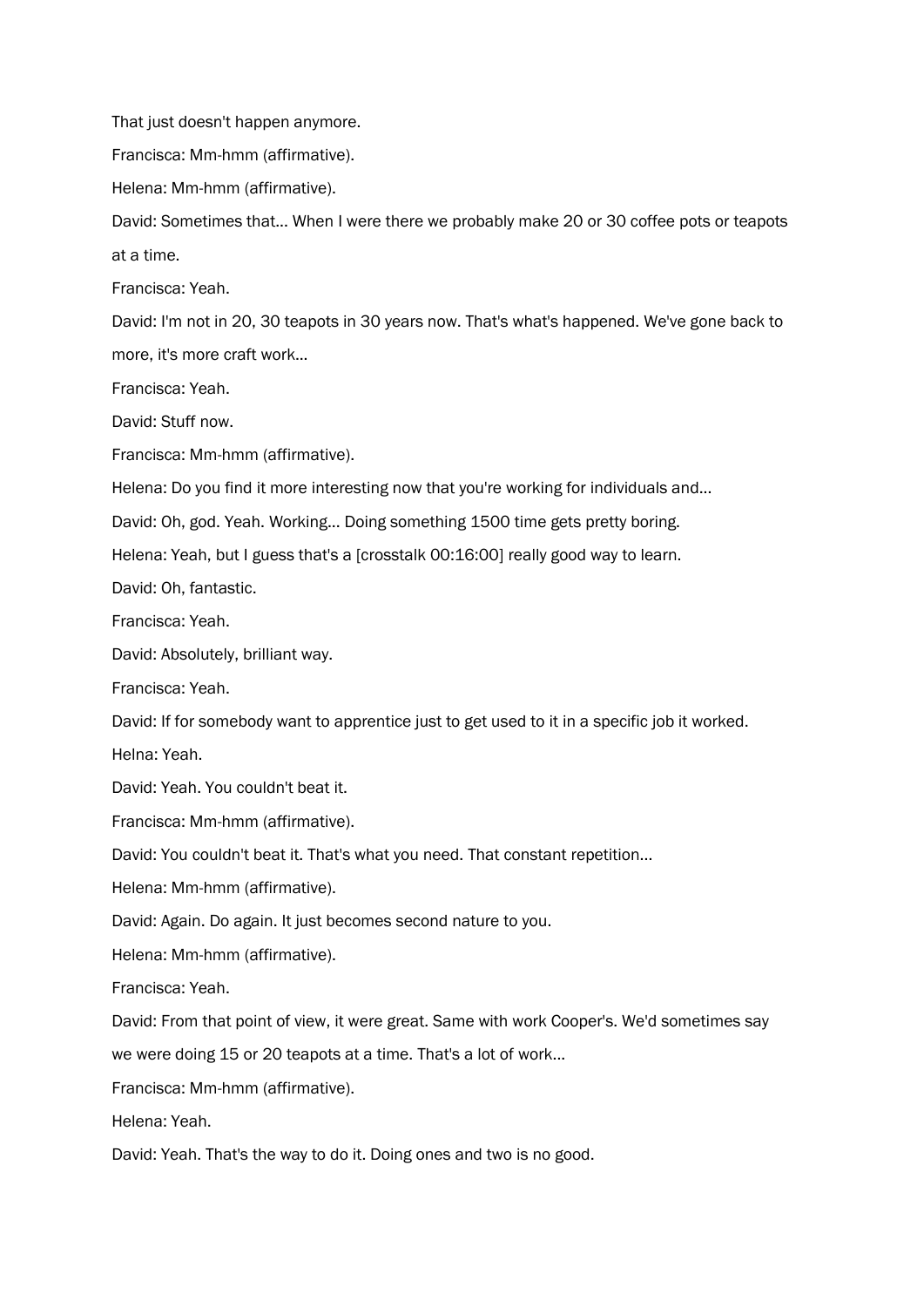Helena: Yeah. David: You've got to have that repetition. Helena: Yeah. Francisca: Yeah. Helena: It's much more interesting now for you? David: Oh, incredibly. Yeah. Helena: Different people, with different ideas, and... David: Yeah, absolutely. Helena: Yeah. David: Yeah. A lot of times you've got... Somebody will come to you and an idea and you think, "Actually there's a better way of doing." Francisca: Oh. Helena: Yeah. David: or "That's not going to work." Helena: Yeah. David: That things happened to you basically, when work is like a machine... Helena: Yeah. Francisca: Mm-hmm (affirmative). David: Knocked it out every day. Wendy, you could said, "What you've done at work today." I said, "Well, same as what I did yesterday, and the day before that, and what I'll be doing next week. Exactly the same." Child cans and tankers. It were mind numbingly boring. Francisca: Mm-hmm (affirmative). Helena: Yeah. David: Terrible. As you said, great practice. Helena: Yeah. Francisca: Yeah. Helena: Yeah. Best way to learn. David: Absolutely. Yeah. Absolutely. Helena: I also wanted to ask, because I said our projects quite heavily based on the tools. We wondered if you had a particular favorite tool at all? Maybe one of your burnishes or just the lathe, in general is. David: That lathe I'm working on now is best lather I've ever worked on.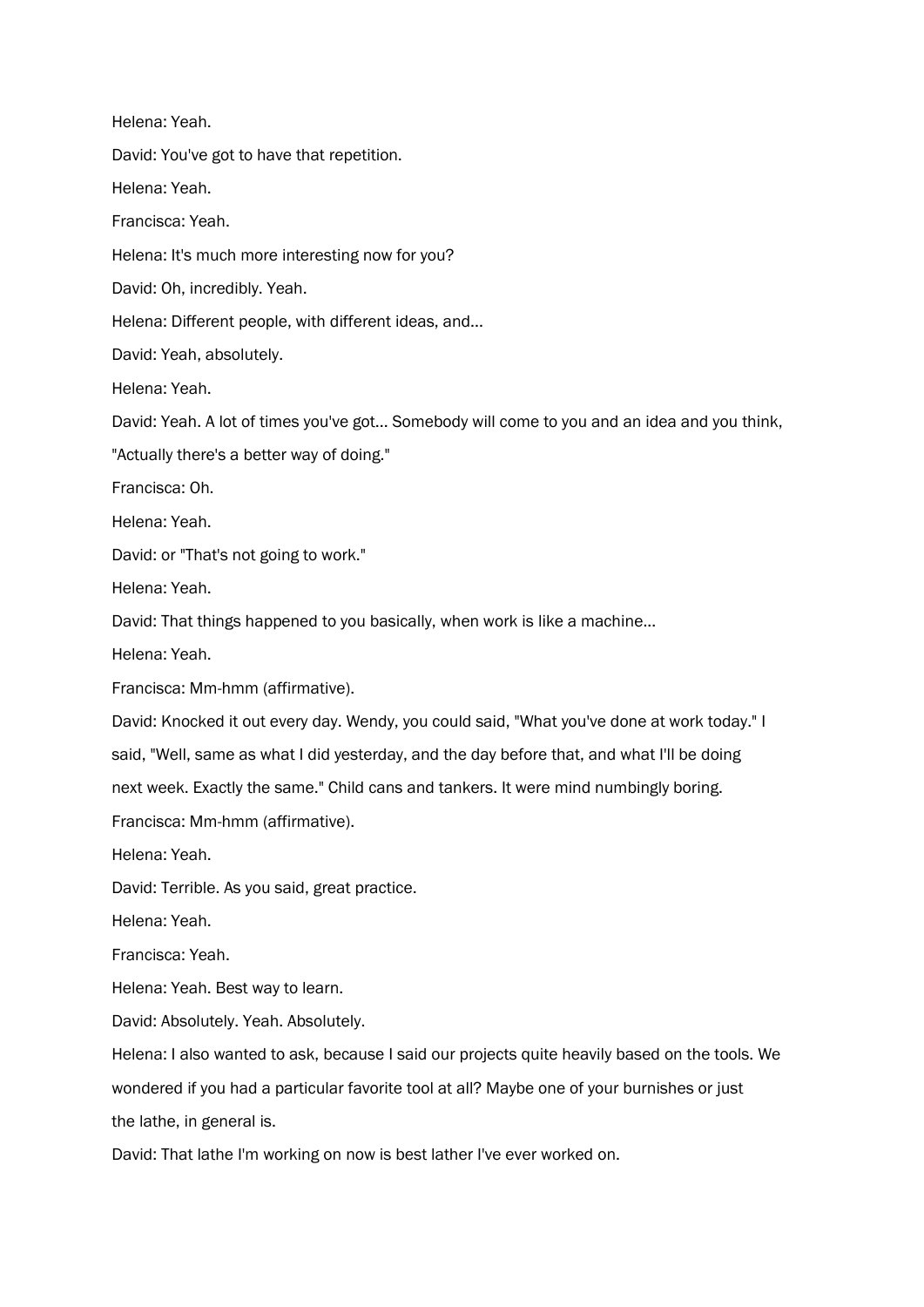Helena: Mm-hmm (affirmative).

David: That is no doubt to that.

Helena: Yeah.

Francisca: How long have you had it for?

David: Since I started self-employed. That lathe were in there and I bought it off a guy.

Helena: Mm-hmm (affirmative).

David: I've got a second lathe, but that's a backup one. That's when Sarah coming down doing some spinning for me. Nah it's whatever tools you need at that time...

Helena: Yeah, I guess.

David: To do specific jobs your favorite.

Francisca: Mm-hmm (affirmative).

David: There's not all, this is me favorite burnisher.

Francisca: Mm-hmm (affirmative).

David: They all have a specific role and task to do, but it is a good lathe that.

Francisca: Yeah.

Helena: Yeah.

Francisca: How many burnishers do you have?

David: Oh, god. Hundred.

Francisca: They all got the dates on them as well.

David: They all a few things I've not dated them.

Francisca: Really.

David: What I've got, I've got loads of burnishers, but I've got a hardcore of, probably about

eight that I use most of the time.

Francisca: Yeah.

David: I've got loads of others. Somehow I don't think I've ever used those. You pick them up... Helena: Yeah.

David: As people retire.

Francisca: Yeah.

David: Some of ones I'm using now... One of the burnishers that I use quite regularly was made

by my uncle when he was an apprentice.

Helena: Wow.

Helena: He made the burnisher?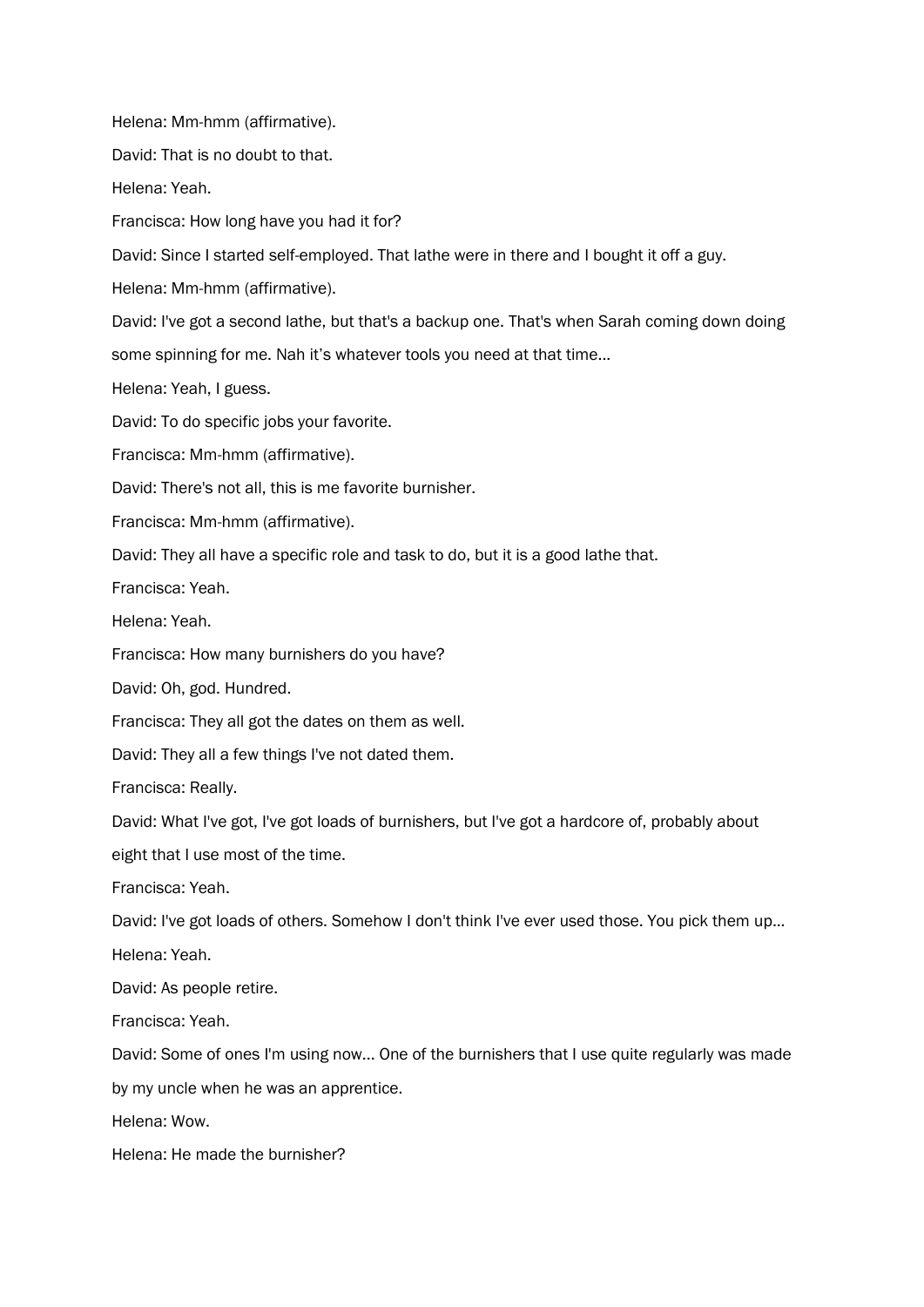David: He made the burnisher himself. Yeah. At or around file.

Francisca: Yeah.

David: He must have made that, I would say what, about 1946. Something like that.

Francisca: Geez

Helena: It's one of your ones that you use the most?

David: Well, it's one that I use on a regular basis.

Helena: Yeah.

David: I won't say I use it all the time.

Helena: Yeah, but...

David: It's one that I use quite often. Yeah.

Helena: Have you ever made one before?

David: Oh, I made loads. I used to make... When you were apprentice that what first job you

did. You had to make your own tools. You couldn't go and buy them.

Francisca: Yeah.

David: You bought some silver steel, you heated it up, and bashed it around, and got it to the shape you were after, and ground it up. Yeah.

Helena: Yeah.

David: Made me own when I were an apprentice. Now, you had to harden it which were the tricky bit.

Helena: Mm-hmm (affirmative).

Francisca: Mm-hmm (affirmative).

David: Then about, what would it be about 35, 36 years ago, me dad was talking to a guy in local club where he used to basically live. He got talking about spinning burnishers and this guy says, "I could make them in tungsten carbide." Well, tungsten carbide is seriously hard.

Francisca: Yeah.

David: We had one made. We give him the dimensions where he wanted be made of and oh, just, it like big leap forward, so we had quite a few made. That ones I use most of the time now.

Helena: Yeah.

David: Rather than the silver steel ones.

Helena: I guess a little bit about tools I wanted to ask, is there a particular set of tools that you've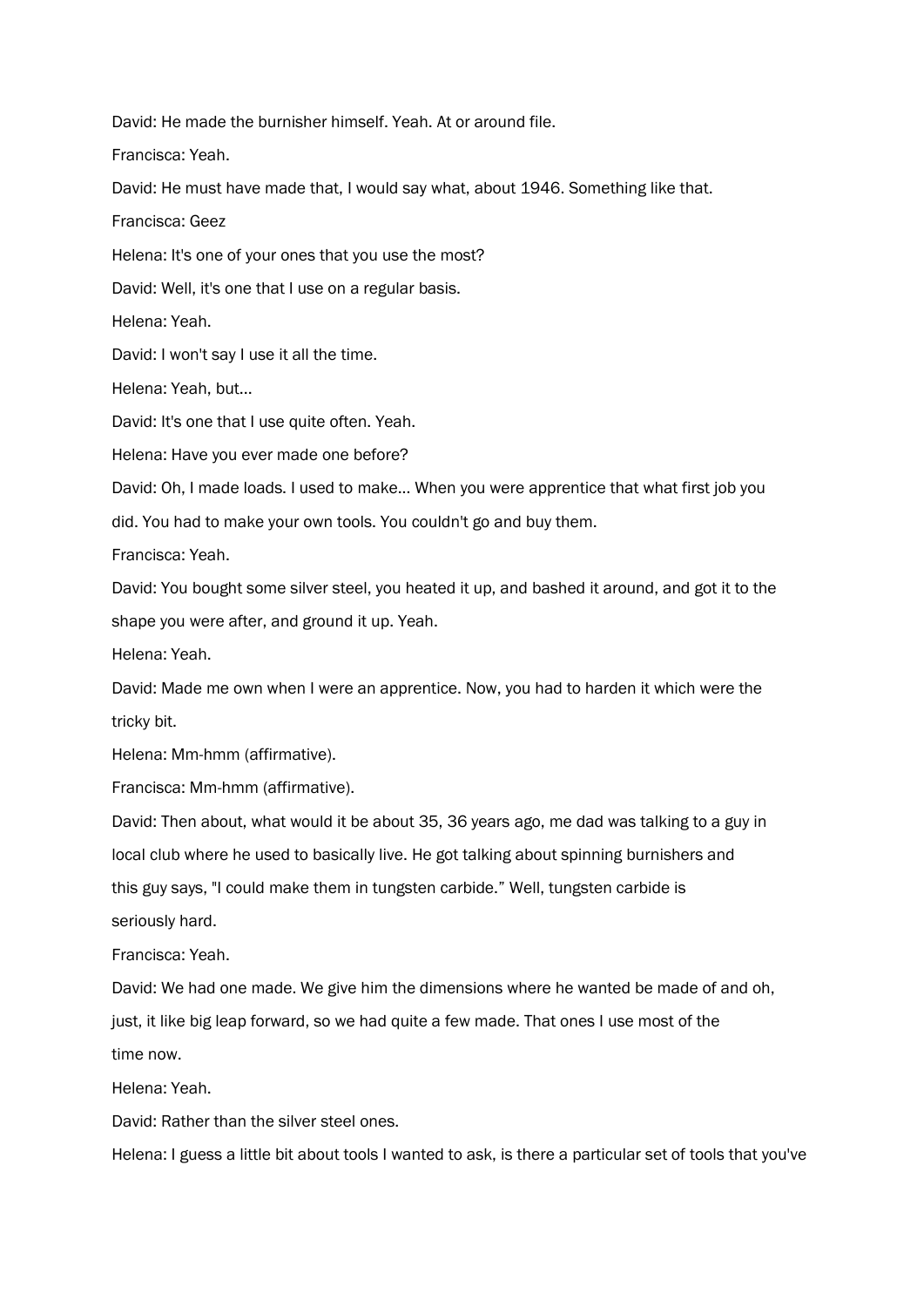always used that you are attached to? Robert: Tools? Helena: Yeah. It's like particular tool... Robert: Yeah. If you... You've both been in my shop. Helena: Yeah. Robert: You'll noticed all the tools around. The tools that I need. Helena: Mm-hmm (affirmative). Francisca: Mm-hmm (affirmative). Robert: In actual fact, silversmith doesn't need many tools. He needs more now, Helena: Mm-hmm (affirmative). Robert: Than what he used to, but basically, it's file, couple of files, hammers, but you see, you can't buy the files that a proper silversmith uses... Francisca: Mm-hmm (affirmative). Robert: Because they're bigger. You can't buy them at Cookson's. Usually, they're quite hard to find. You can get them… Helena: Mm-hmm. Robert: But it's a bit different to being at the end of a rumble street. Francisca: Yeah. Robert: Just going in the door at factory and see them made and then they give them away. And that happened to me of course as an apprentice, have I told you? We used to go into this factory where they were made and they just gave them to you. Helena: Yeah. It was handy then wasn't it? Robert: Yes. It was. Helena: Would you just go... Robert: Yep. Helena: And ask for what you wanted? Robert: Yeah. Helena: Like particular size...? Robert: Yeah. Helena: Or roughness...? Robert: Yeah. Helena: Yeah.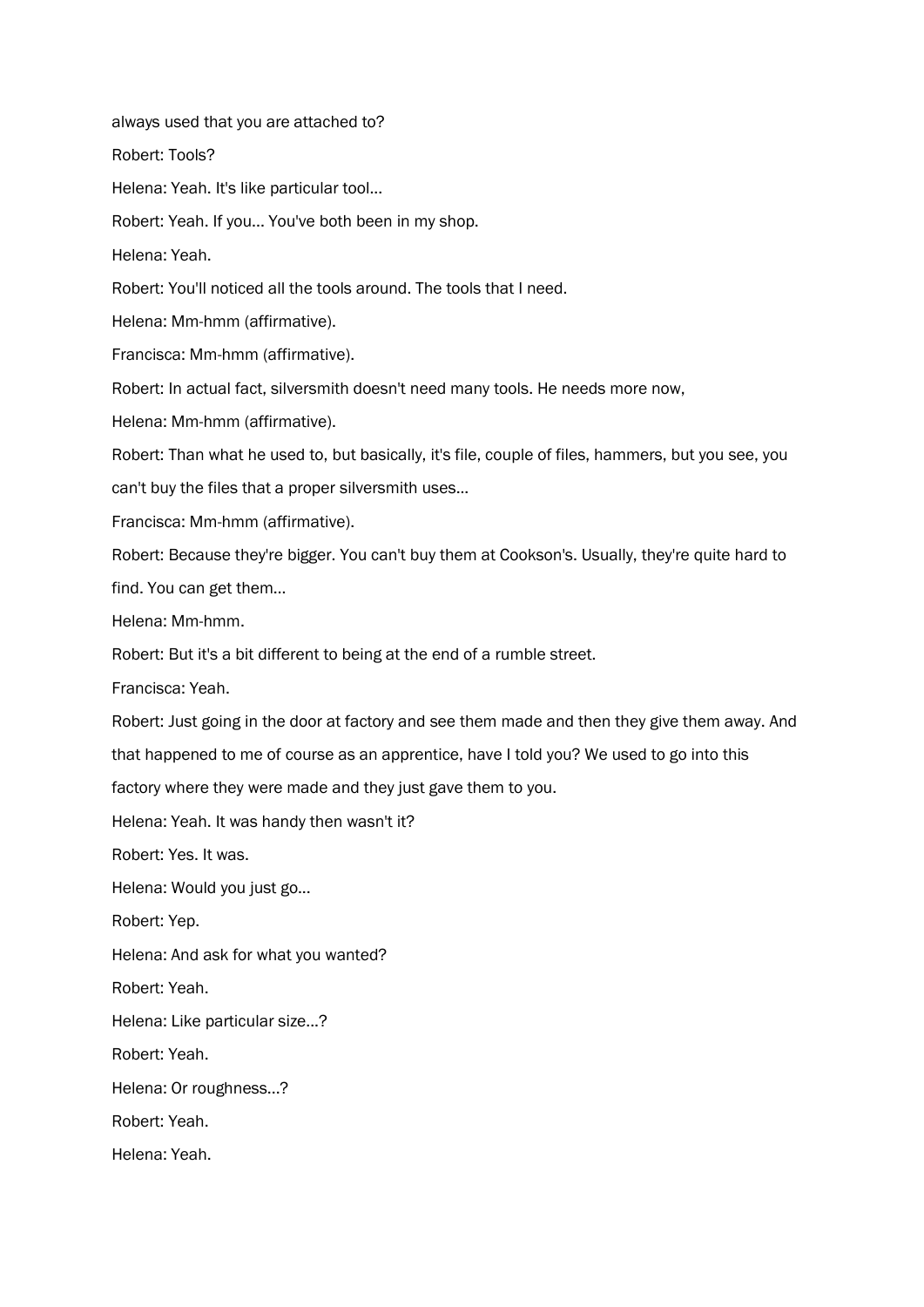Robert: Do you want it to file this? Do you want it file that? It was same with a lot of things...

Helena: Mm-hmm (affirmative).

Robert: Then. Of getting stuff. They used to look after the trade really.

Francisca: Yeah.

Helena: Mm-hmm (affirmative).

Speaker 2: Tools were everywhere. Everywhere was a tool factory or a silverware factory.

Helena: Yeah.

Speaker 2: It's... Tools were made and that's... It's the one thing you miss.

Helena: Yeah.

Francisca: Yeah.

I was going to say it must be strange seeing how the city center changed over the...

Speaker 2: Yes.

Francisca: Over your career?

Speaker 2: Yes. Oh, yes. Yeah. The tools on me bench. Yeah. I have a feeling for some of them. Some

of them were given to me by a French... Silversmiths used to put their name on them or

mark them somehow.

Helena: Mm-hmm (affirmative).

Robert: I've got one. Francois Neyt. N-E-Y-T. He was French. Came to Sheffield as a silversmith

late 18 hundreds and his son went on to be a silversmith. He gave me his tools when he

retired. It's got Francois Neyt on it.

Helena: Yeah.

Robert: You think, hmm.

Helena: Are they still quite usable?

Robert: Oh, yeah.

Helena: Yeah. Still as good as they were.

Robert: There's a hand one.

Helena: Mm-hmm (affirmative).

Robert: It's a micrometer thing, but it's a hand one. Everybody use batch ones now.

Helena: Yeah.

Francisca: Yeah.

Robert: But I still use that one.

Francisca: Yeah.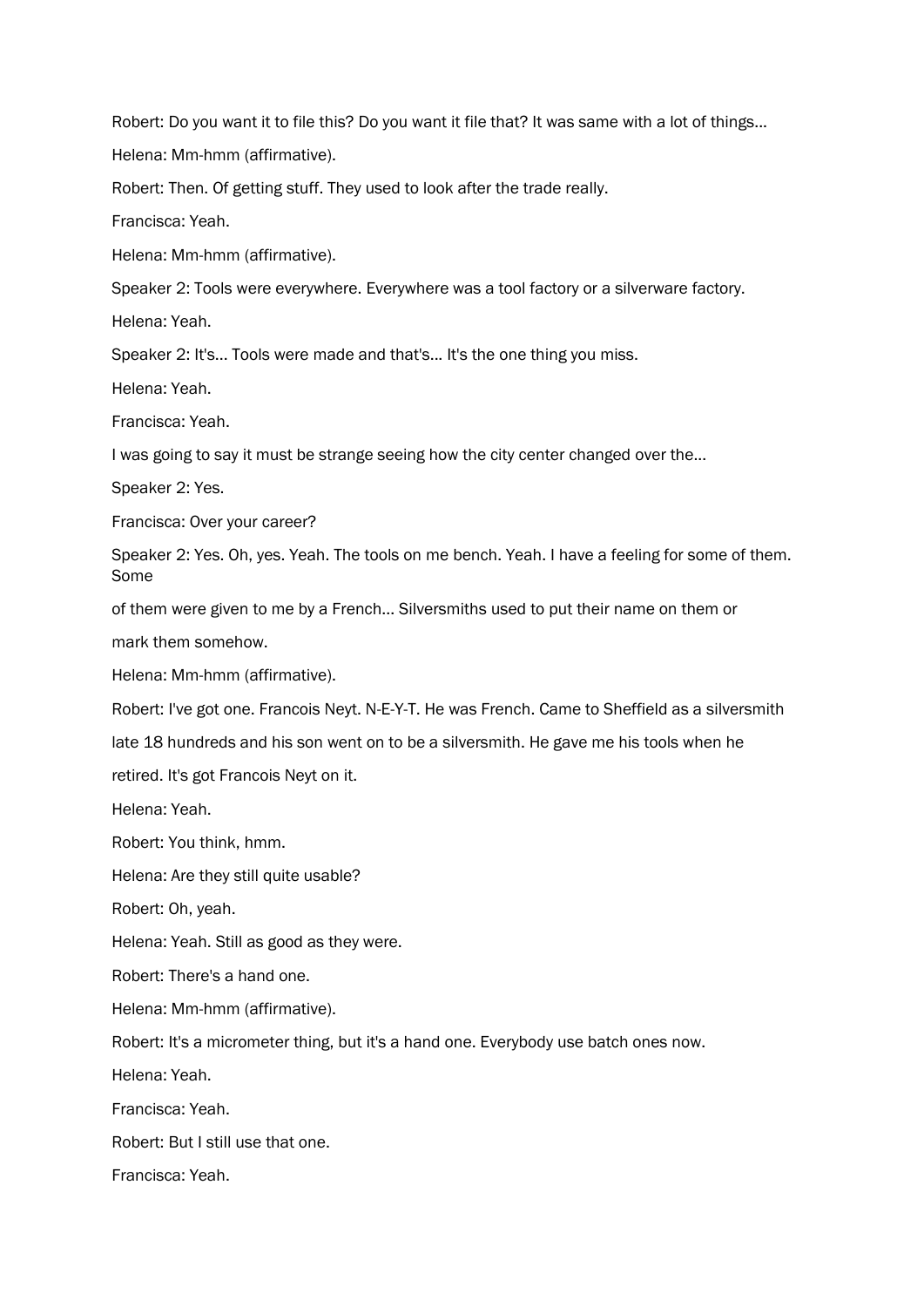Robert: Funny enough.

Helena: Yeah.

Robert: There's others. There are others. You get used to them if you have a row of hammers... Helena: Yeah.

Robert: And you're doing repairs, you pick out a hammer you want. The snaggle is you put it back down on the table, and then you bet you put it back down on your bench, and you think, "Oh, I need another hammer for that, so I'll pick another hammer up." In the end, all your hammers are out on the bench...

Helena: Mm-hmm (affirmative).

Robert: And you don't know where you are, so you have to have a clear up.

I usually have a clear up every night now.

Francisca: Every night.

Robert: Yeah. If the tools that should be hung up.

Francisca: Yeah.

Robert: As for the stakes, well, you just look, because you've lived with them that long you know what to pick up.

Helena: Yeah.

Francisca: Mm-hmm (affirmative).

Robert: That's where people like, no disrespect, you have to look and think what stake fits that part.

Francisca: Yeah.

Helena: Yeah.

Robert: I know what I'm looking for.

Helena: Mm-hmm (affirmative).

Francisca: Mm-hmm (affirmative).

Robert: You wouldn't.

Francisca: Yeah.

Yeah we have to try and figure it out.

Robert: You got to find the shape to fit that part.

Helena: Yeah.

Francisca: Yeah.

Robert: That's what happens. You only learn that.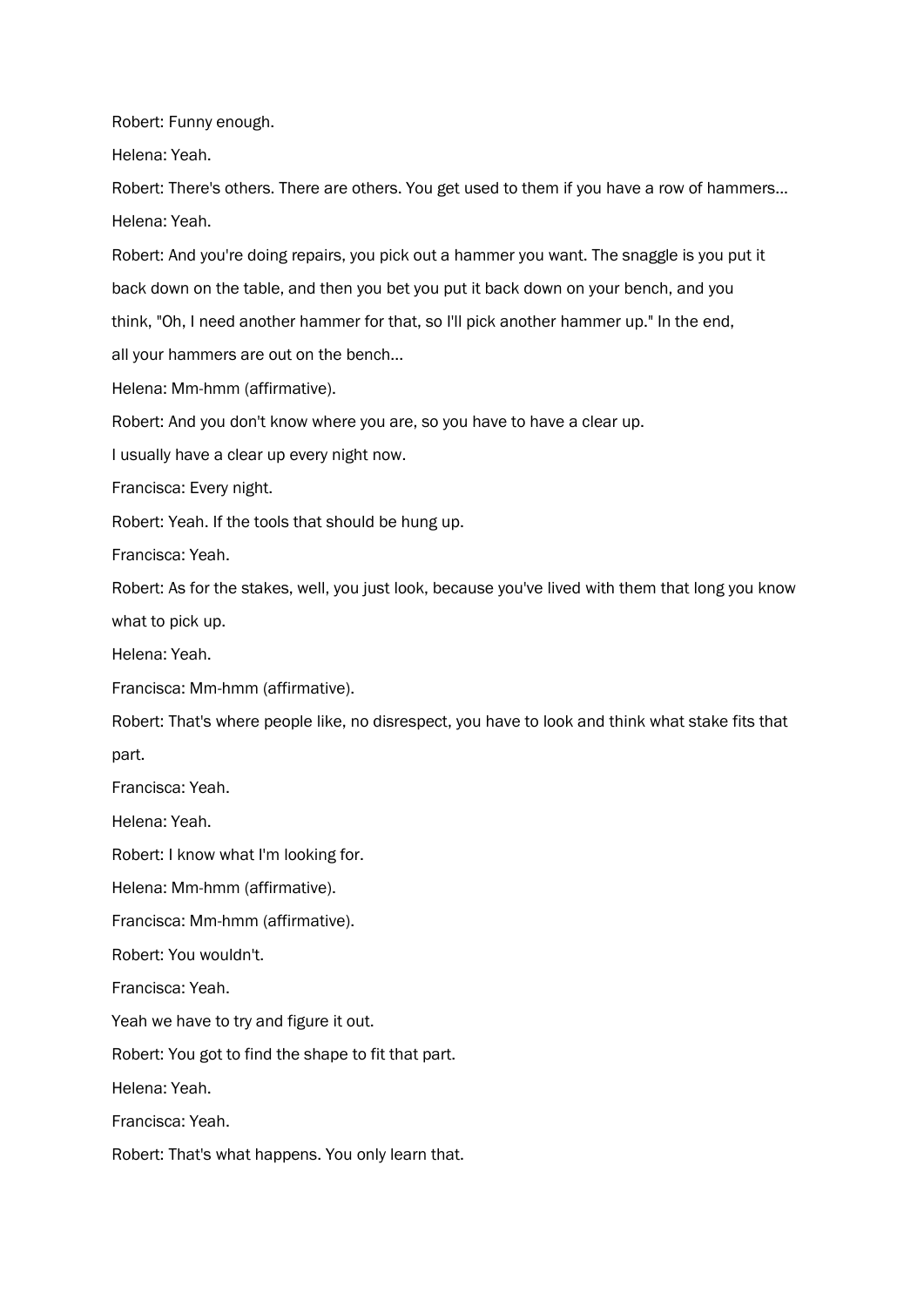Helena: Yeah.

Francisca: Mm-hmm (affirmative). I wanted to ask because you've seen the trade change so much

over the years. How do you see the future of it? How do you think it...?

Robert: Future, I think it's quite good. It'll change. It's changed obviously.

Helena: How do you think it will change again?

Robert: No, I don't. People like me won't be around, I don't think. I don't think anybody…

there'll be older people that can put things right or make something.

Francisca: Mm-hmm (affirmative).

Robert: There'll always be silversmiths around. That's where you come in. It changed because ladies now do it.

Francisca: Mm-hmm (affirmative).

Helena: Mm-hmm (affirmative).

Robert: It's done through university.

Helena: Yeah.

Robert: As a course. Not as good as what we'd like.

Francisca: Yeah.

Helena: No.

Robert: But it's done.

Helena: Yeah.

Robert: You can see what you've done here of what it's like.

Helena: Mm-hmm (affirmative).

Robert: But, that is the way it's gone. It's become more of a craft.

Helena: Mm-hmm (affirmative).

Robert: But you can make with modern production, modern methods, you can do some beautiful things. You can make them and people with ideas can make them. I'm only a maker to be quite honest. I'm not a designer. I can put things together, but I just like making.

Helena: Yeah.

Robert: The hardest part is selling it...

Helena: Mm-hmm (affirmative).

Robert: When you've done it. That is, people will always want nice things.

Helena: Yeah.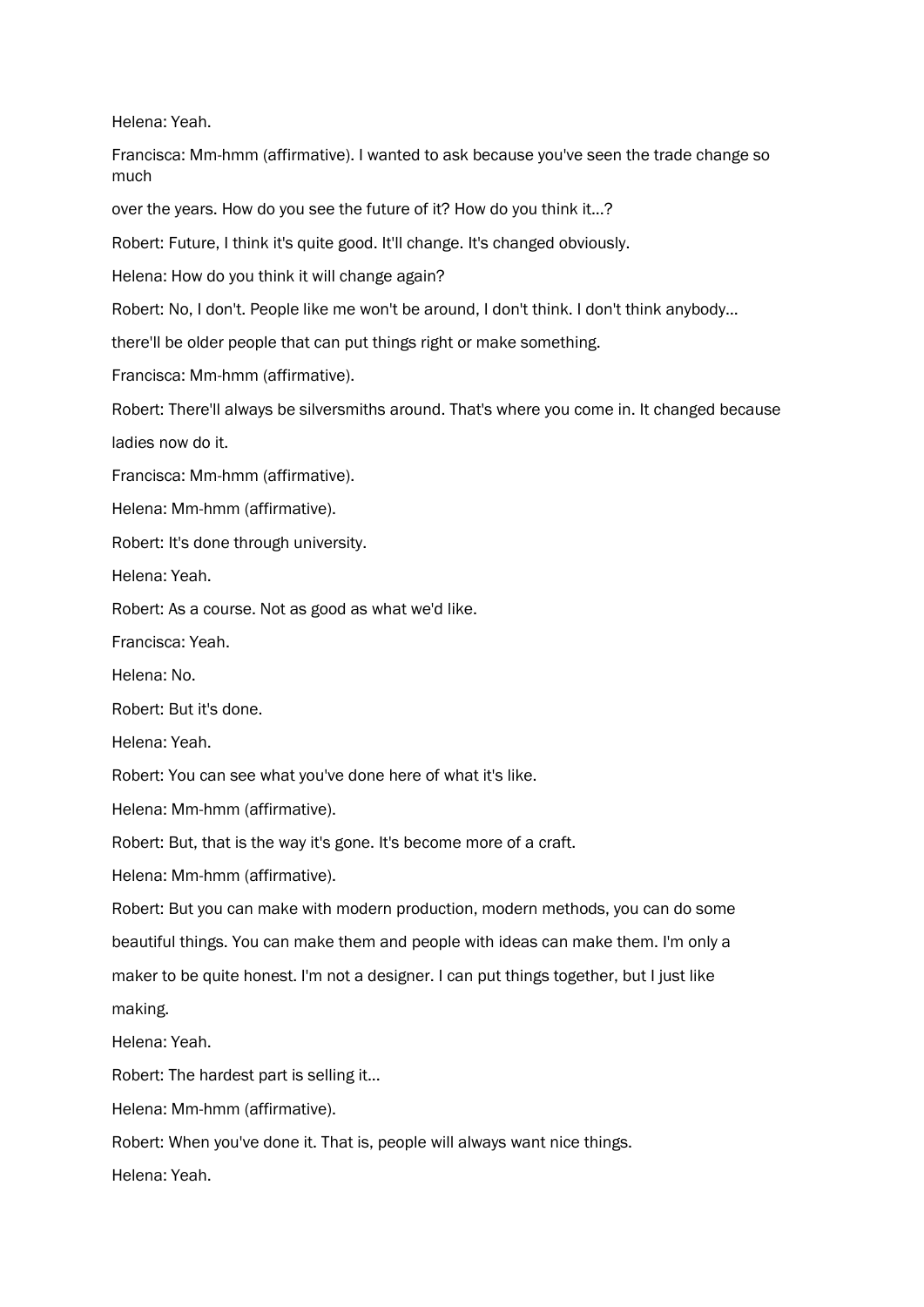Robert: A bit unusual.

Francisca: Mm-hmm (affirmative).

Robert: They'll always want that. I'll always be around. It might not be in the next few years, but it will. People will always want nice things, new designs, new stuff, new ideas. I'm quite hopeful for it, to be quite honest. I think it's great. Especially, younger people coming into it and, producing it, producing the ideas, but a teapot is a teapot. I think silver teapots and that sort of stuff has gone by the board. Might come back. People might want a silver...

Francisca: Yeah.

Helena: Mm-hmm (affirmative).

Robert: Tea service at some time, but it's very rare.

Helena: Mm-hmm (affirmative).

Francisca: Mm-hmm (affirmative).

Robert: It's very rare. That sort of thing is gone. The tableware is gone to a certain extent. Helena: Mm-hmm (affirmative).

Robert: I get fed up of doing goblets and things like that, but people always wanted glass of wine.

Helena: Yeah.

Robert: They'll always drink a glass of wine. It's a product. Drinking vessels have taken the place of teapots...

Helena: Yeah.

Francisca: Yeah.

Robert: As a layout of a table. At one time it used to be salts. Big salts in the 1800's, because salt was the thing to have. A big salt on the table. Then it was candlesticks.

Helena: Yeah.

Robert: Now it's gone to drinking vessels. Things like that. There'll always be something there to make a table look nice. There'll always be something to make. I'm nearly sure of that.

Helena: Yeah.

Francisca: Mm-hmm (affirmative).

Robert: It won't be made in the quantity it ever was.

Francisca: No.

Helena: Yeah.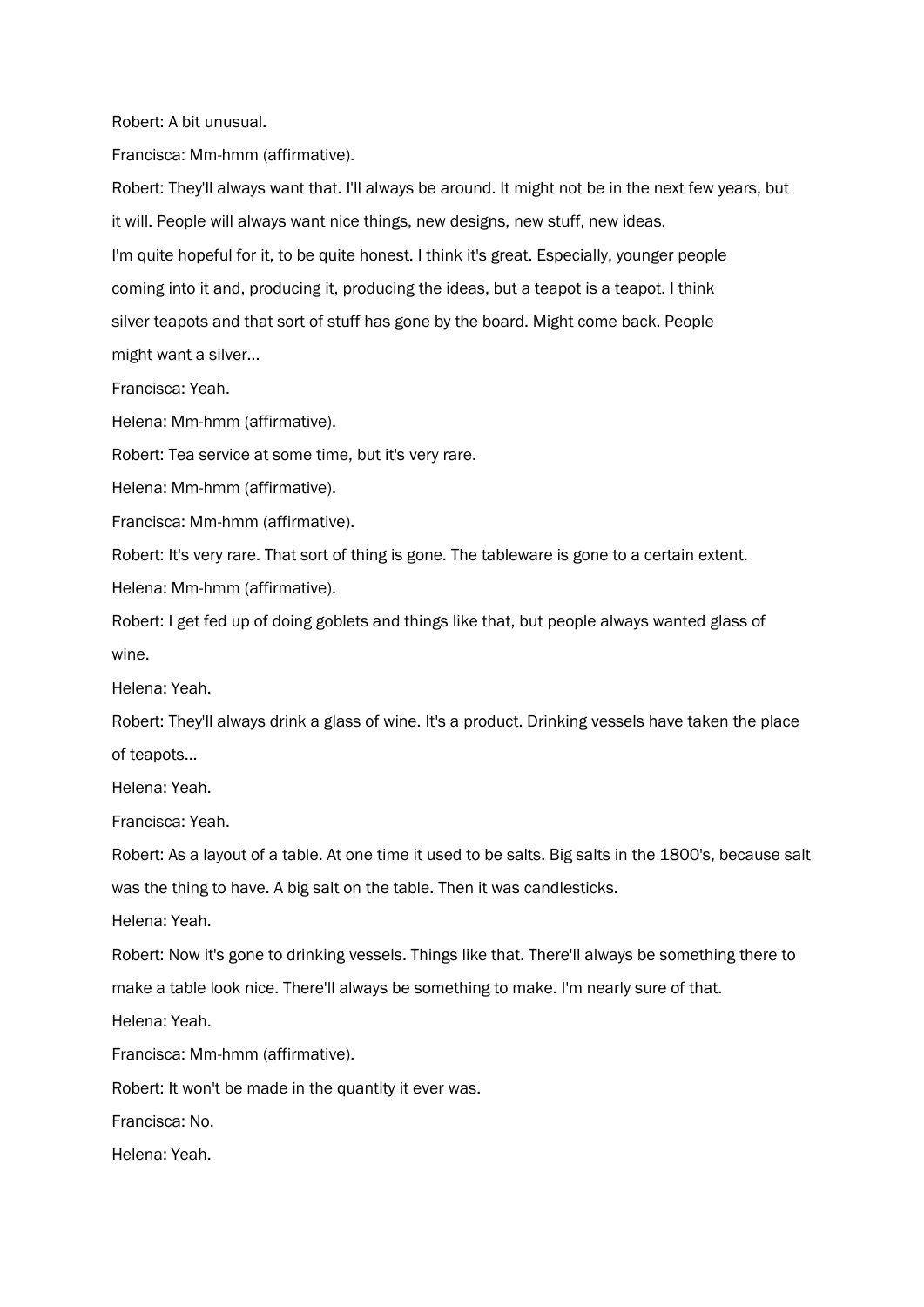It's definitely gone more one-off pieces than... Robert: Yeah. Helena: A batch of... Robert: Yeah. Helena: Pieces. Robert: Yeah. Helena: Yeah. Robert: Yeah. Helena: It's more individuals now. Robert: Yeah. Small individual pieces. Helena: Yeah. Robert: It'll go more like that, which is what you were creating. Helena: Yeah. Robert: Which is what you are creating. It's lovely to see really. Helena: Mm-hmm (affirmative). Robert: At least somebody will be doing it. As for the repairs, which I find as interesting as anything... Helena: Mm-hmm (affirmative). Robert: To be able to repair it, take it apart, repair it, put it back like a silversmith made it, probably in the 1800's, it tells a story. Helena: Mm-hmm (affirmative). Robert: You can do things. You can do things with it and make it look like it was in the 1800's, because silverware is actually produced better, but they use thinner material, it is more malleable now... Helena: Mm-hmm (affirmative). Robert: But just imagine making some of the older pieces in gaslight or candlelight. Helena: Yeah. Francisca: Mm-hmm (affirmative). Robert: Some can. Just imagine it. Helena: Yeah. Robert: Working in the hovels that I worked in. Helena: Yeah.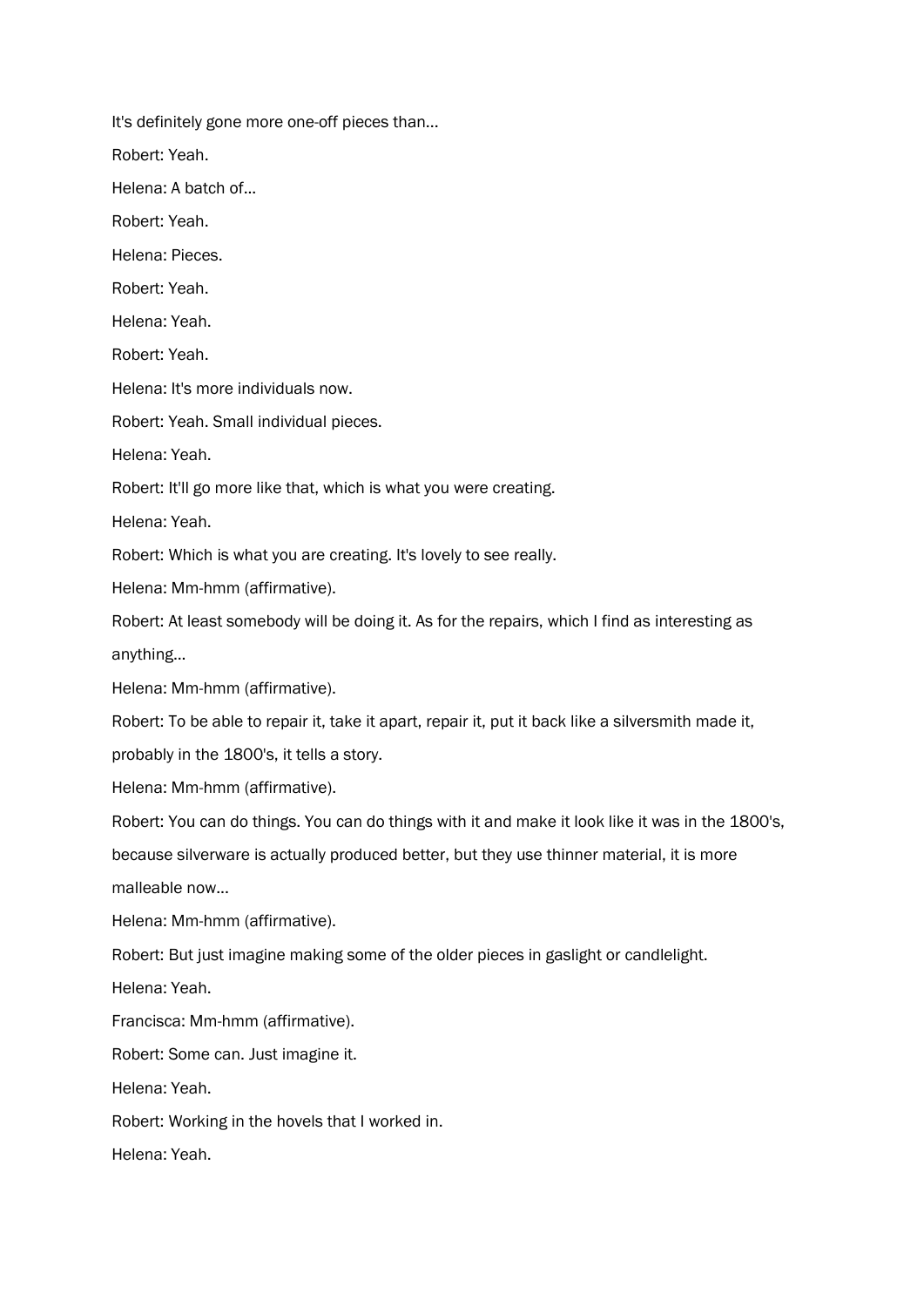Francisca: Mm-hmm (affirmative). Robert: They were around. The mind boggles. Francisca: Yeah. Robert: When you see all this wonderful stuff that was made then, it took them... It didn't take them three weeks. Helena: Mm-hmm (affirmative). Robert: It took them years. Helena: Yeah. Francisca: Yeah. Robert: People forget that. You can't do it in three weeks. Helena: Yeah. Robert: Time will tell. There'll always be people wanting to make it... Helena: Mm-hmm (affirmative). Robert: And there'll always be people... There's a lot more girls interested in it. Helena: Yeah. Robert: Or ladies. Very much so, and that's not a bad thing. I couldn't have seen either of you. Actually, pulling wire around a big tray. Helena: You never know. Robert: Well, if you get an... If somebody, if you want to make a big tray say, "Yes." Francisca: Yeah. Helena: Yeah. Robert: Just say, "Yes." Helena: Yeah. Francisca: Yeah. Robert: But a big tray is useless. Helena: Mm-hmm (affirmative). Robert: To be quite honest. Francisa: Yeah. Helena: Is it? Robert: Well, yeah. Carries the tea set. Francisca: Yeah. Robert: Generally.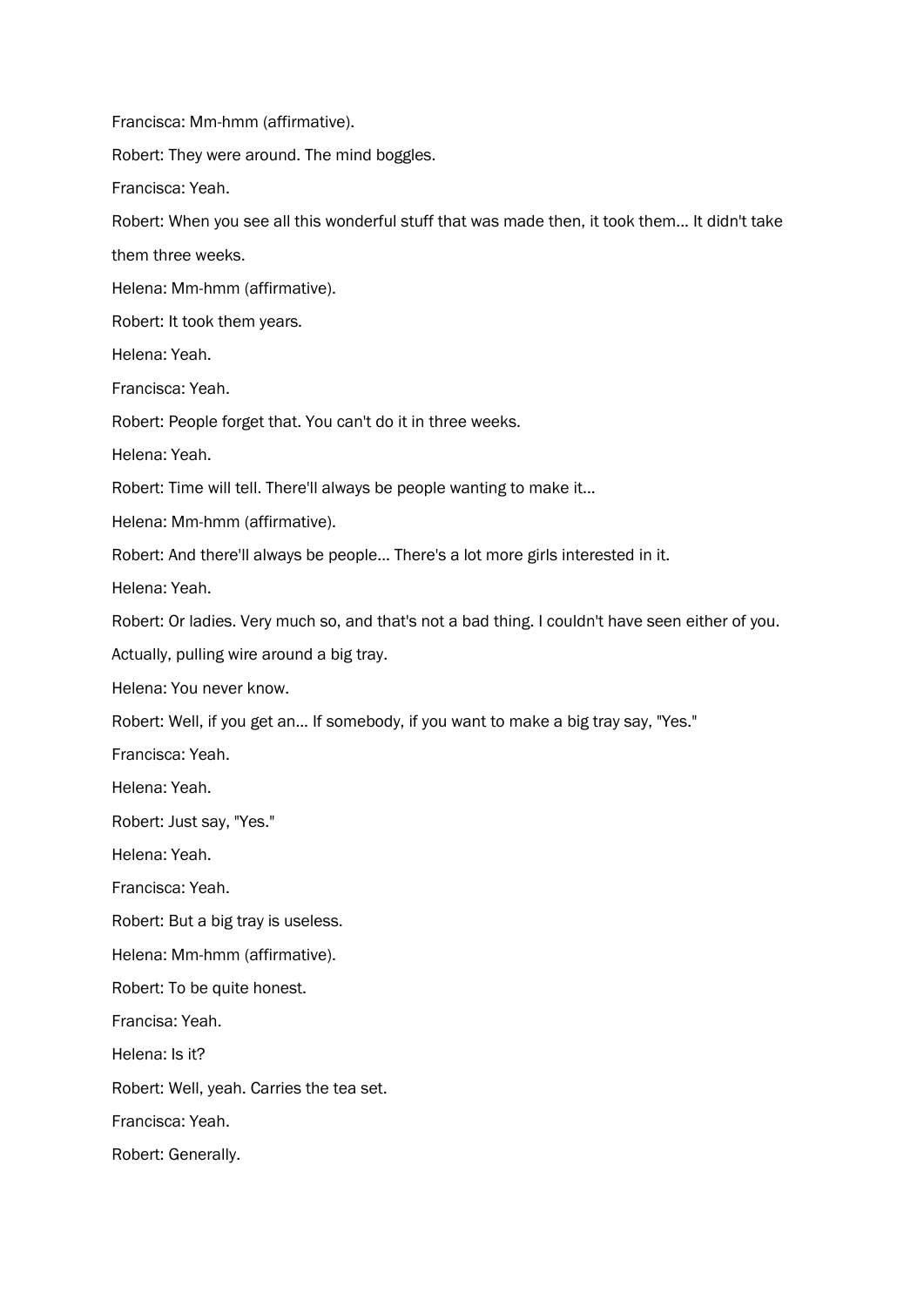Helena: It'll just carry all the vessels round.

Robert: It always a five-piece tea set and a tray.

Helena: Yeah.

Helena: Yeah.

We're curious why you decided to focus more on tool making. Well, since un,, well, from my experience, you were just making a lot more vessels before...

Kurt: Yeah.

Helena: And now you've started to go into tool making. Is there a specific reason?

Kurt: Just felt like it, ain't it?

Helena: Or you just decided to? Did you feel like there was a market for it or...?

Kurt: No, just...

Helena: Enjoy it.

Kurt: Yeah, just enjoyed it. I just needed it. I just needed the tools...

Helena: Okay.

Kurt: So I made them and then once I'd done that I had ideas. Like, "Oh, they might look cool like this actually." I liked the aspect of old Victorian tools, or whatever, they're quite ornate.

Francisca: Mm-hmm (affirmative).

Kurt: You might see some bone saws, some doctors bone saws, in museums and they've got a really nice, forged frame and then the handle's really ornate. It's crazy because it's a tool. It just looks really nice. I like that. I like that it's got some nice character to it and it's something that you use every day. I don't really like ugly stuff, it puts you off. That's like subjective, but when you think about some things, it's just not. You don't like the look of it, and you see it every day, and you have to use it, it puts you about. I'm quite sensitive to that. If I'm working in a book or something or writing ideas down. If I don't like the look of a page I'll tear it out, because it'll put my creative mindset off. If I keep looking at that... I don't want to see that anymore.

Helena: Mm-hmm (affirmative).

Kurt: I can't like it, I hate it. Yeah, if I've got a tool, it's the same thing as that. If I don't like the look of it, then I can't. I don't like, it doesn't look right. It has to live in my environment. It has to live in my world...

Helena: Mm-hmm (affirmative).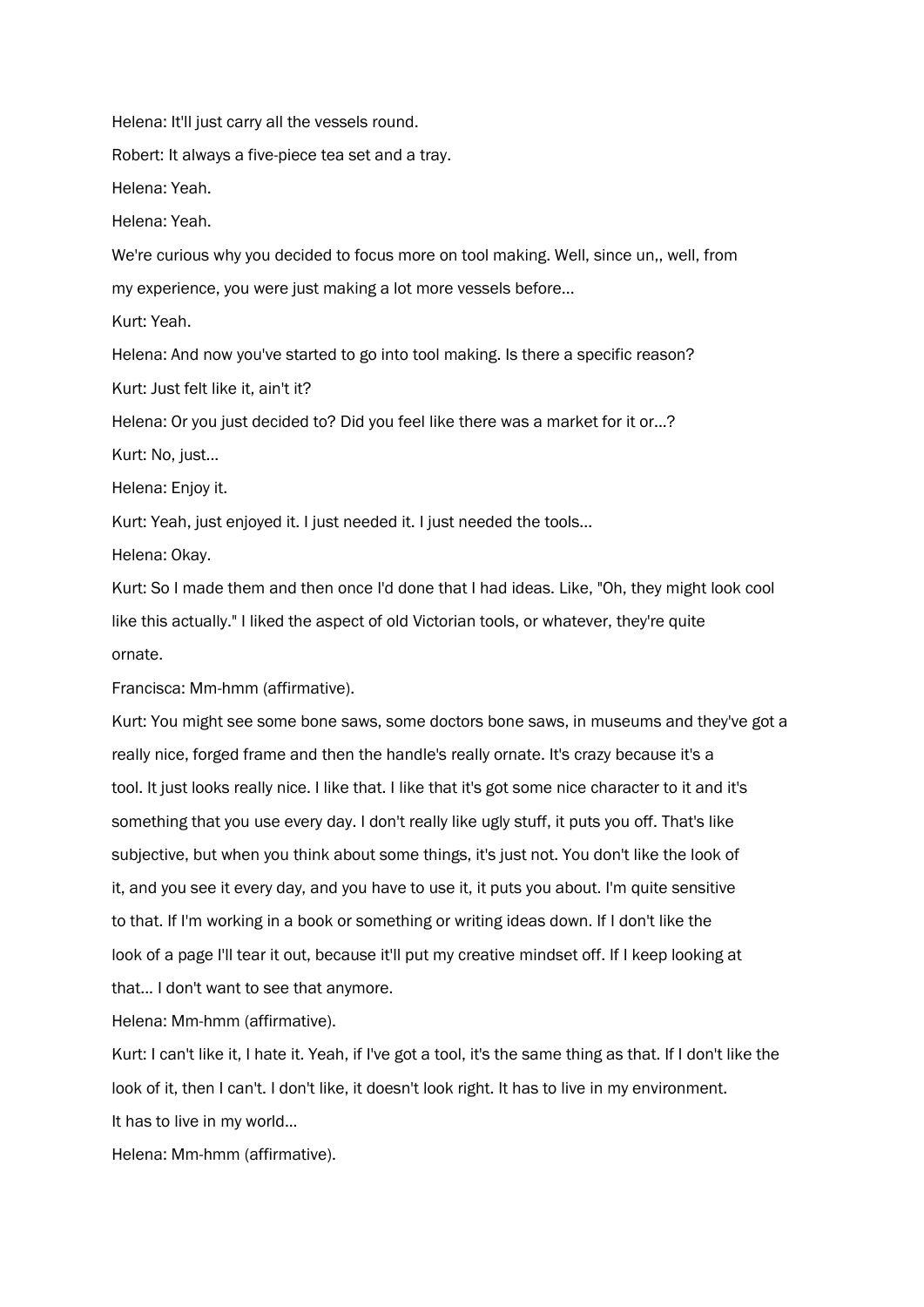Kurt: And my world is what I want to, and I can choose what I want in my world. My tools are special, because I use them a lot and feel like it makes me feel good, but...

Helena: I guess, yeah. I can imagine it. It's the most satisfying thing using a tool that you've made.

Kurt: Yeah, exactly. That as well. Yeah. If you can. It's nice being able to make the thing. It's such an important thing in the world being able to make the tools to make you the job, because what are you going to do if you've got a job and you can't get the tool, because it doesn't exist.

Helena: Mm-hmm (affirmative).

Kurt: You need that tool. You can't get it anymore. Or it never existed. It's just good to figure out how to be able to do that job without having to rely on someone else, because there might not be anyone you can count on to do that for you. I say it extends to repairing stuff as well. If you can repair your mistakes in this kind of work, you're much better off. If you never made a mistake on anything that you've made, then you're not really winning. You're fooling yourself, because it doesn't matter how much, how far you going, you just [inaudible 00:34:43] , because you just... You might. Yeah, fine. You can get it done, but if you ever make a mistake, or you need to get something repaired, are you

going to be able to do it?

Helena: Mm-hmm (affirmative).

Kurt: I don't know, you, I find that I learn more by making the mistake...

Helena: Yeah.

Kurt: So I know what not to do and...

Helena: Yeah, definitely.

Kurt: How to fix it when it happens.

Francisca: Yeah. It gives you more an understanding of what your...

Kurt: Yeah, definitely.

Francisca: Practice as well.

Kurt: Yeah, for sure.

Helena: You won't learn anything if you don't make any.

Kurt: Yeah. Then a lot of the reason... Exactly. Yeah. Then a lot of the reason why I make tools is, because of that. What I said earlier. You can't get them anymore.

Helena: Yeah.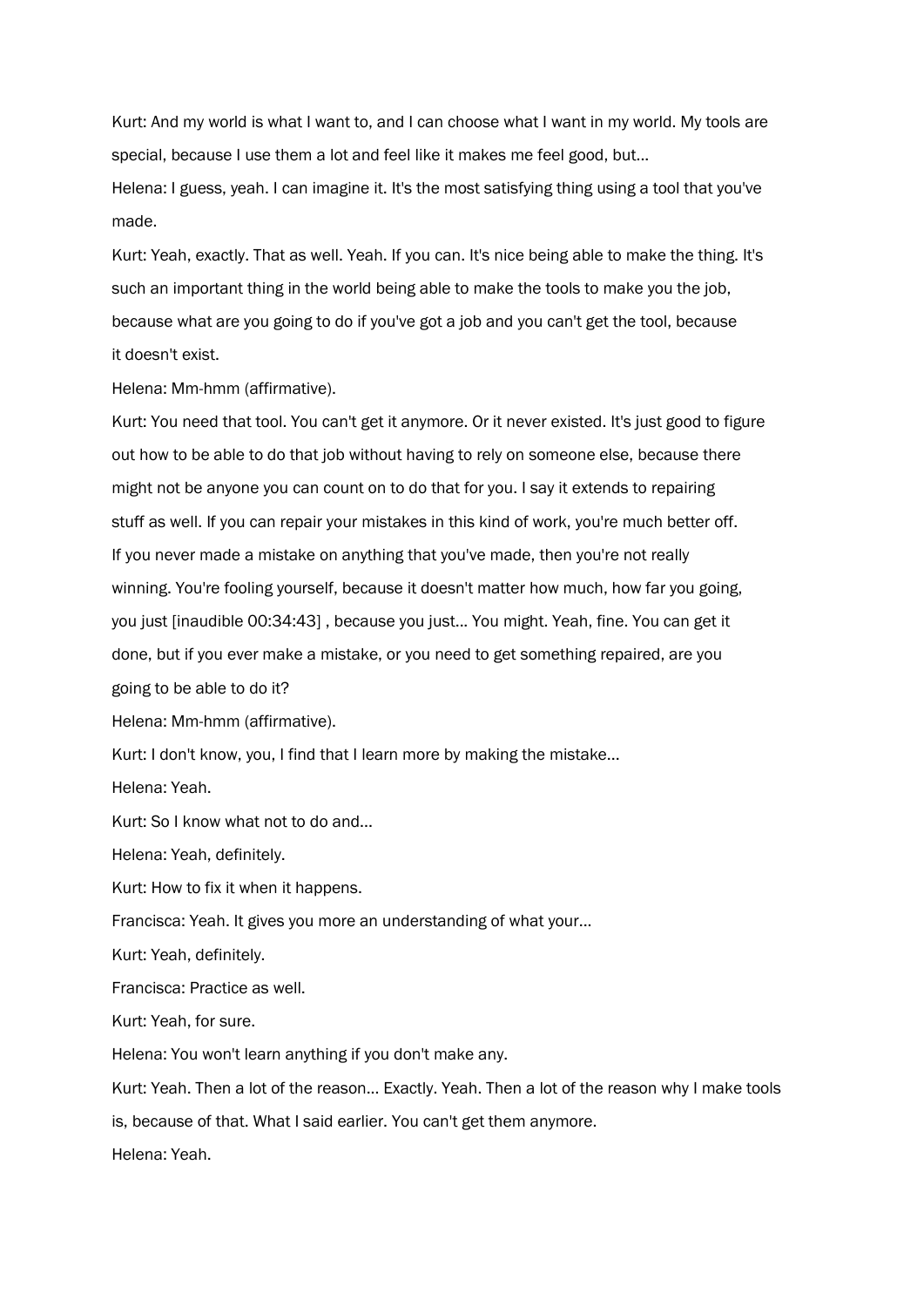Kurt: Or you never could. Some of the tools that I've made, it's stuff that silversmiths would've made themselves...

Helena: Mm-hmm (affirmative).

Kurt: By altering a certain tool in a way to work for the job for them.

Or quality. Like I was saying earlier, again, this extends to that quality control is shot and tools just shit now. Most tools, not all of them, but majority of them and they're just crap.

Helena: Most, not the same as before.

Kurt: No and...

Helena: I guess it might be the same as what you said before about using brass instead of nickel.

Kurt: Yeah. It's that.

Helena: They're using cheaper materials to make the tools...

Kurt: Yeah.

Helena: And not as...

Kurt: Quality standard, quality control's...

Helena: Yeah.

Kurt: Down as well, because it's got to be efficient like that.

Francisca: Mm-hmm (affirmative).

Kurt: Then businesses have gone elsewhere and it's not to say, like I was saying, everyone's quality controls in individual and you can't, you can, if you want, but I don't think you can rely on anybody else's standard of quality if you know that a job's got to be a certain way.

Helena: Yeah.

Kurt: I think that's extended to how stuff has gone in a trade, if a business has been sold off elsewhere then the standard quality is different to them and it's more focused on faster production. Efficiency in that more than the functionality of the tool. Yeah.

Helena: Mm-hmm (affirmative).

Kurt: More like that, because look at this. This is, I can tell this has been made in a company back in the day that would've made these.

Helena: Yeah.

Kurt: But you don't find anything like that. It's not the shape of the forging hasn't been refined or it's quite rough, but it does exactly what you needed to do...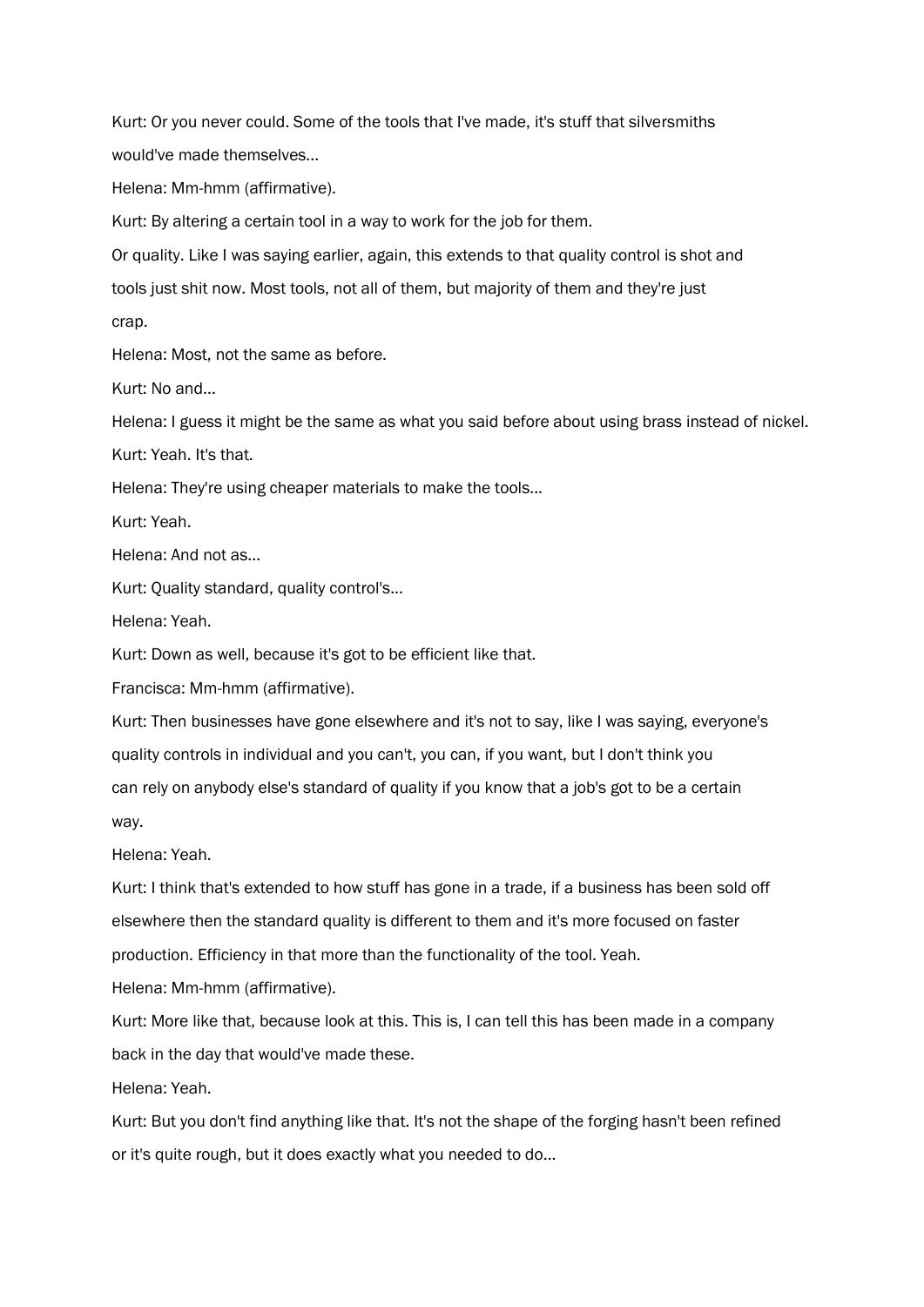Helena: Mm-hmm (affirmative).

Kurt: What it needed to do back then. All the teeth have been cut correctly and it has been used. You tell it's all worn now, but it has been used and effectively. It still cuts reasonably and it's probably a hundred years old or something like that. Helena: Yeah. I think... Kurt: You get files now and they're just crap. Helena: Yeah. That is true. I think all these are extremely old, but that's one reason why I wanted to restore them, because I know they still could be really useful. Kurt: Yeah. Like I said, like what you said earlier, you asked me about the steels and why I think they used that steel to... Helena: Mm-hmm (affirmative). Kurt: Repurpose it to make another tool and that's exactly that... Helena: Yeah. Kurt: In what you just said, because even if that doesn't cut anymore there's so much you can use for that steel. Helena: Mm-hmm (affirmative). Kurt: It's invaluable.

Helena: Yeah.

Francisca: Mm-hmm (affirmative).

Kurt: If you know what to do with it. Yeah.

Helena: Like you, your grandad would say.

Kurt: Invaluable!

Helena: Yeah.

Kurt: Yeah. I didn't see much of my grandad make. He was always a good influence and inspiration for when I'd be creative when I was younger. Drawing pictures, always

coming up with ideas and stuff like that. Making plasticine models or whatever, pipe

cleaner stuff. Yeah. It's cello tape and stuff like that.

Helena: Bit softer stuff than what you're using now.

Kurt: Yeah. That's why I like doing, making out of all different materials. I don't just working.

That's what I do professionally, but silver and metals and stuff, but I like working in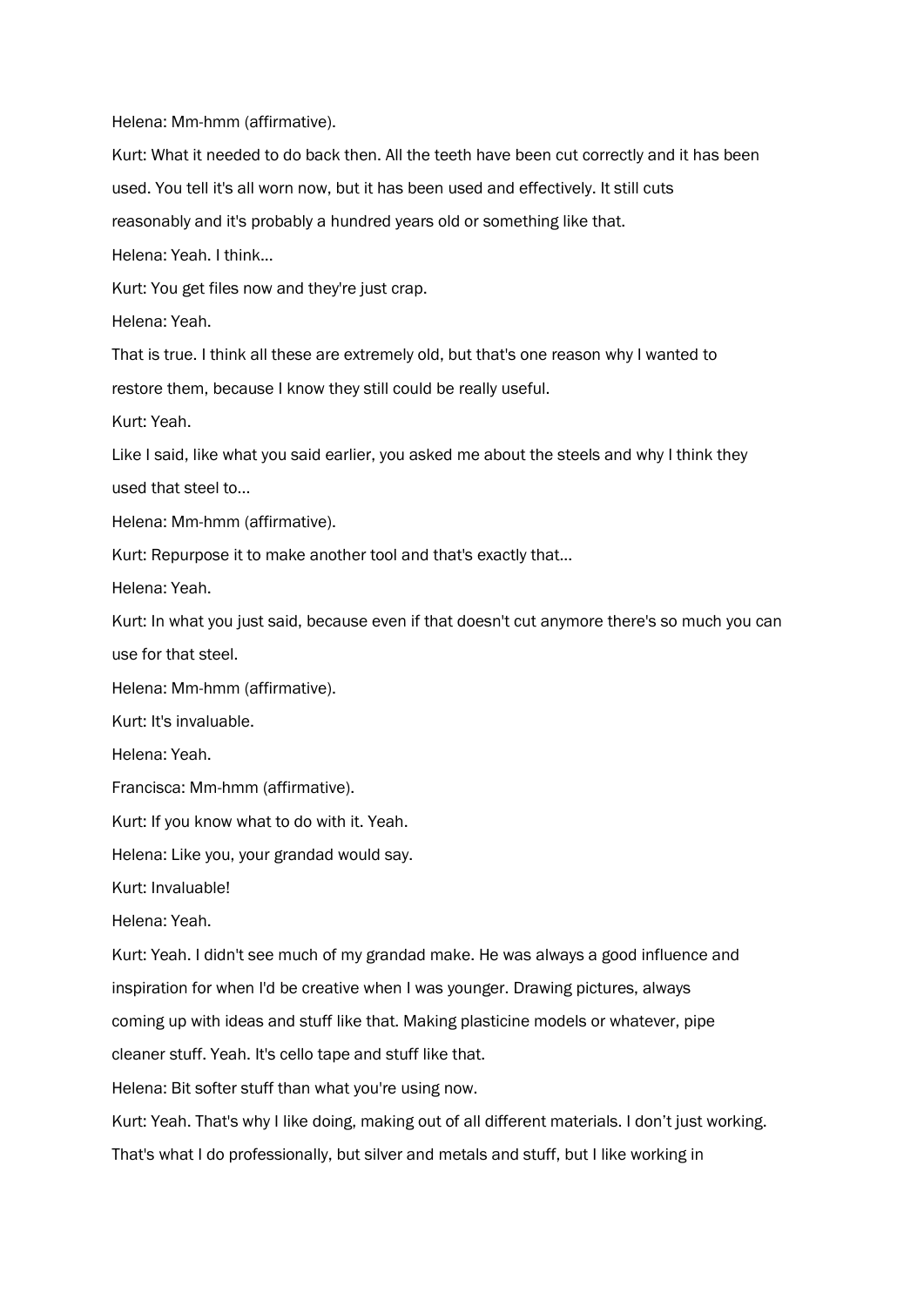wooden and all different types of mediums, whatever. That's why I got into tools, because whatever I like, whatever I need, I prefer to make it. I can make it to my own standard and exactly how I want it. There's not going to be a little bit that's off...You know if we find something that's almost right and I'll probably have to pay a bomb for it as well and then there's just this bit, I'm like "Why?" It's got that bit of crap on it there, it just puts me about. Yeah.

What was I saying before. I'm diverting

Helena: It was the saying about how they got you into doing...

Kurt: Oh, yeah.

Helena: Metal work.

Kurt: Yeah. I think mostly just through my dad. It probably is an inherent trait or something like that. Being creative in that way.

Helena: Mm-hmm (affirmative).

Kurt: Probably through positive reinforcement and influence. Keep doing that. Yeah. Keep playing with them pipe cleaners, son.

Francisca: Do you remember the first bit of metal piece that you made or...?

Kurt: No.

Helena: Did you do it...?

Kurt: Probably something daft. I don't know a ninja star or something. I don't know.

Helena: From dad's car.

Kurt: Yeah. Bowie knife was one of the first ones. Yeah. I made Bowie knife for my dad. Yeah.

That was probably one of the first things that I can remember when I was like, "Oh yeah,

I like this."

Helena: Yeah. Something that you could really get stuck into.

Kurt: Yeah, because it's cool back then when you're a kid...

Helena: Yeah.

Kurt: And you get to play with fire...

Francisca: Yeah.

Kurt: And you to hit stuff and it's dangerous, but...

Helena: And you make a knife out of it.

Kurt: Yeah.

Francisca: Yeah.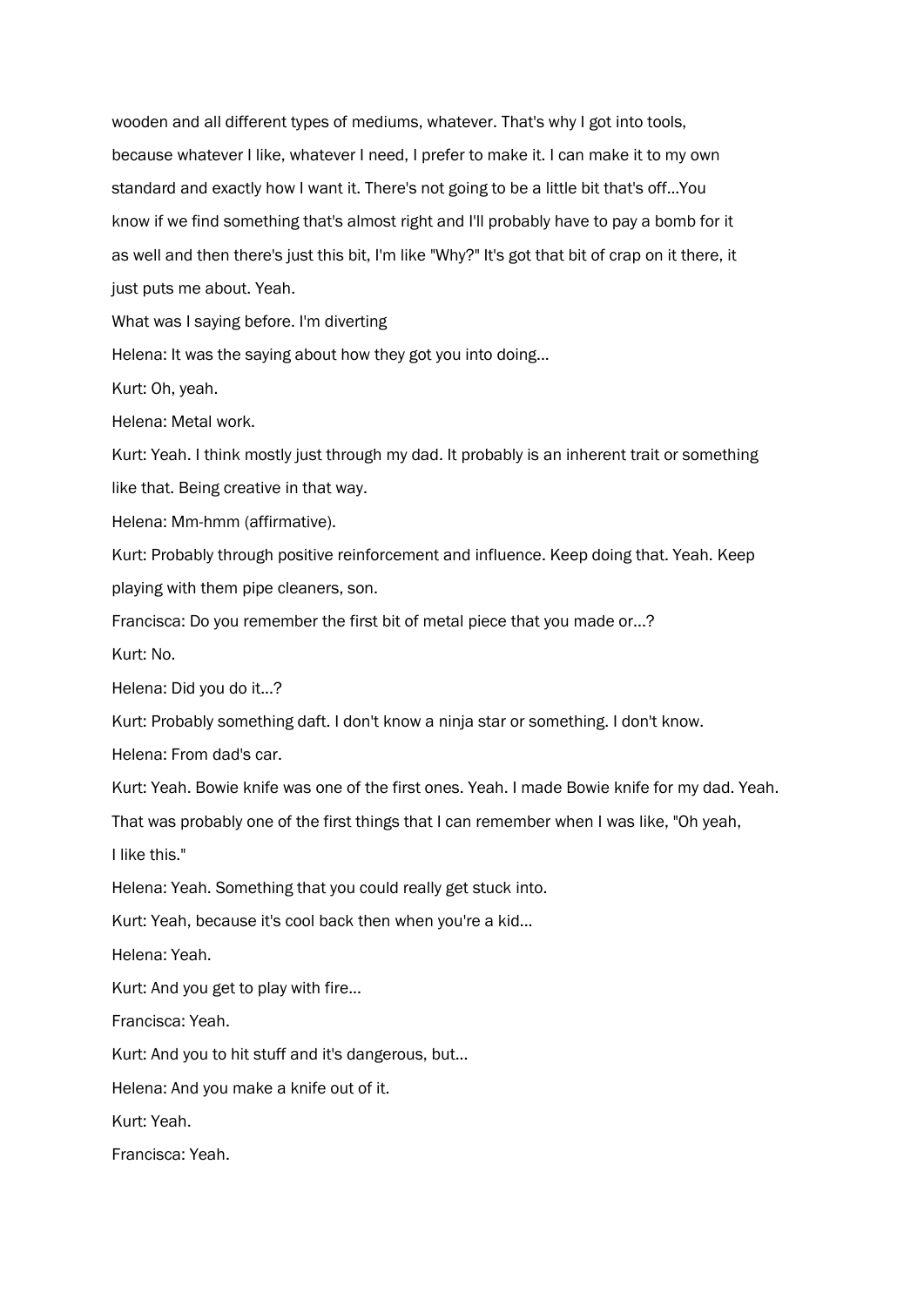Kurt: Yeah, you get to make something as well, that's dangerous. Yeah. There's a lot of fun aspects about it, but then at the same time you've got a sense of responsibility to be safe. I think that's good because it gives you a sense of if that's your thing. If that's.... That's when I knew. Well, I always wanted to be a creative person, because that's all I've done. I never really enjoyed doing academic side of school until more recently when I found it more useful. I've had to use it, so I've had to learn off my own back and stuff. Francisca: Mm-hmm (affirmative).

Kurt: Yeah. I've always wanted to make stuff. When you are young you think an artist. An artist is just a profession. I'll just be paid to be an artist.

Francisca: Yeah.

Helena: Yeah.

Kurt: You don't have really any idea about...

Helena: No.

Kurt: What artist is and that kind of thing. Then I come a bit jaded from it. Then when I actually learned by doing fine art school this is all bullshit it's analytical. Well, I don't want to be psychoanalyzing, why people have done something, because they've done it just because they've done it. That's all like that...

Helena: Yeah.

Kurt: Never mattered to me. I just do some things because I wanted to.

Then so making was just the thing and then I likes that, because it gave me, working in metal and stuff, because like I said, you can manipulate. It feels like... It's the closest thing to being able to manipulate something with your hands.

Helena: Yeah.

Kurt: Forging and stuff like that. It gave me that sense of responsibility to be like a grown-up and be safe around this stuff. This is the point where it's not like you're not playing with your paints and stuff like that. You're playing with like fire now and stuff. You've got to be precautious about all this. You've got to take precautions, and be conscientious for safety of yourself and other people, and everything about the job, and I liked that, because I liked... One of the main things is I liked making. I liked the idea of making my parents proud and my grandparents proud, so that's probably the main motive of why I do it. Helena: Yeah.

Kurt: Because everything that I want to make regarding... Yeah. Everything I want to make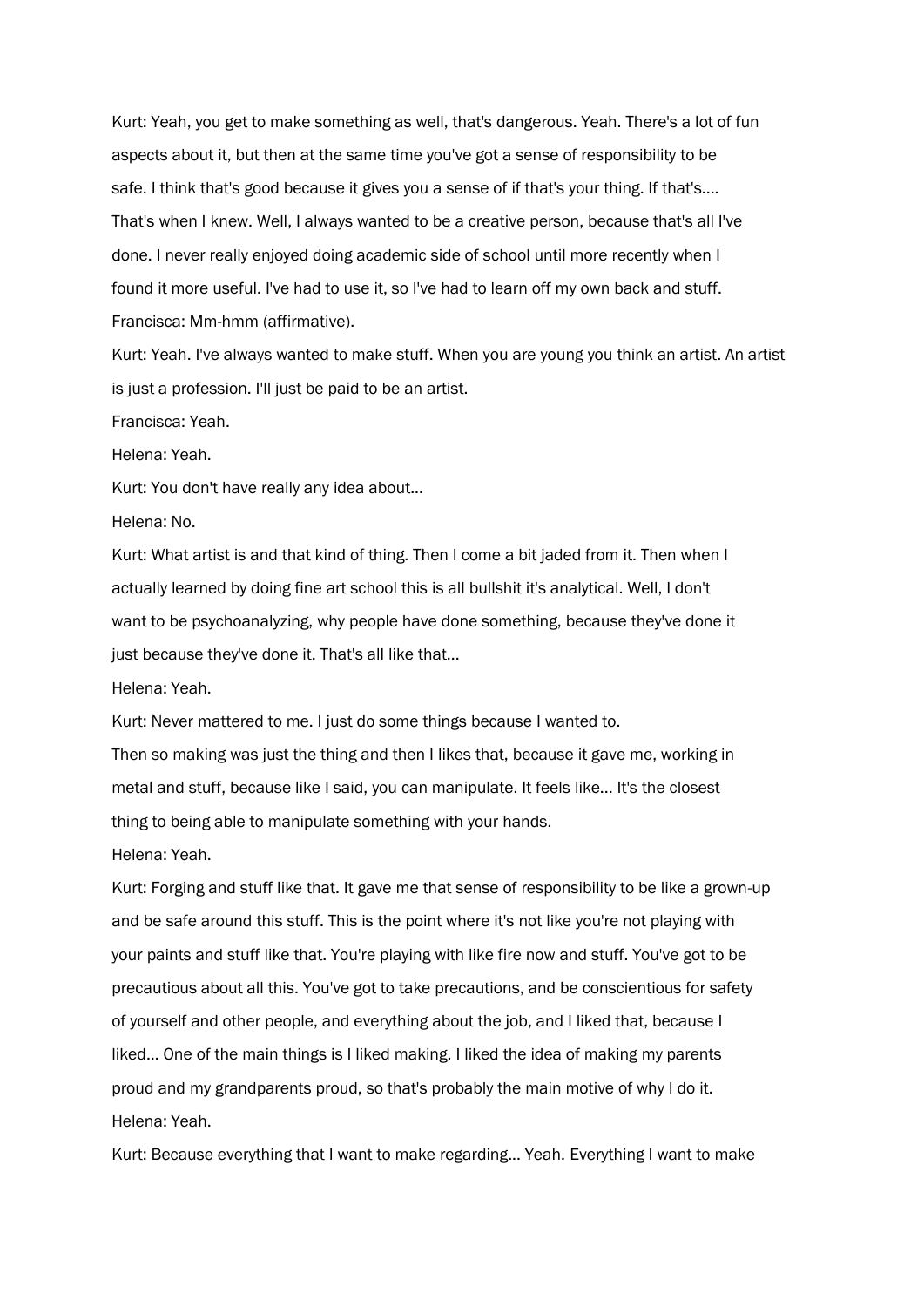that's the majority of it is in metal. I don't make it for...

Francisca: Commercial?

Kurt: Yeah. I don't make it for thinking about how much I can make on it, because I don't really

sell any of it. Apart from the saws maybe now and again, but most of this stuff I've just

made, because I want to show my granddad this.

Helena: Yeah.

Francisca: Mm-hmm (affirmative).

Kurt: Or I want to show my dad because I like to make him proud.

Helena: Yeah.

Kurt: That's pretty much it.

Francisca: Yeah.

Helena: It's the best and most rewarding part of it.

Kurt: Most rewarding. Yeah.

Francisca: Yeah.

Helena: It's an ode to their legacy, kind of thing, I guess.

Kurt: Yeah. I like it. I show them and then they can... It reassures me that I'm doing good by them, I guess, and I like that. Once... Money's all right, but you got it in your pocket and then it's easy come, easy go, isn't it? It's gone like that. It doesn't really mean much, but having positive reinforcement from your family is much more valuable to me, I think. Helena: Mm-hmm (affirmative).

Francisca: Yeah.

Kurt: Positive reinforcement from myself makes me feel good. Making this stuff for myself as well. Don't know if that answered or...

Helena: Yeah.

Francisca: Yeah.

Helena: Yeah, definitely.

Francisca: Yeah.

Helena: Even more even more so.

Francisca: Yeah.

Kurt: Yeah.

Helena: I guess one thing that we did want to mention, because I think I mentioned before that we were looking at the little masters, and that how they had their own jobs for things,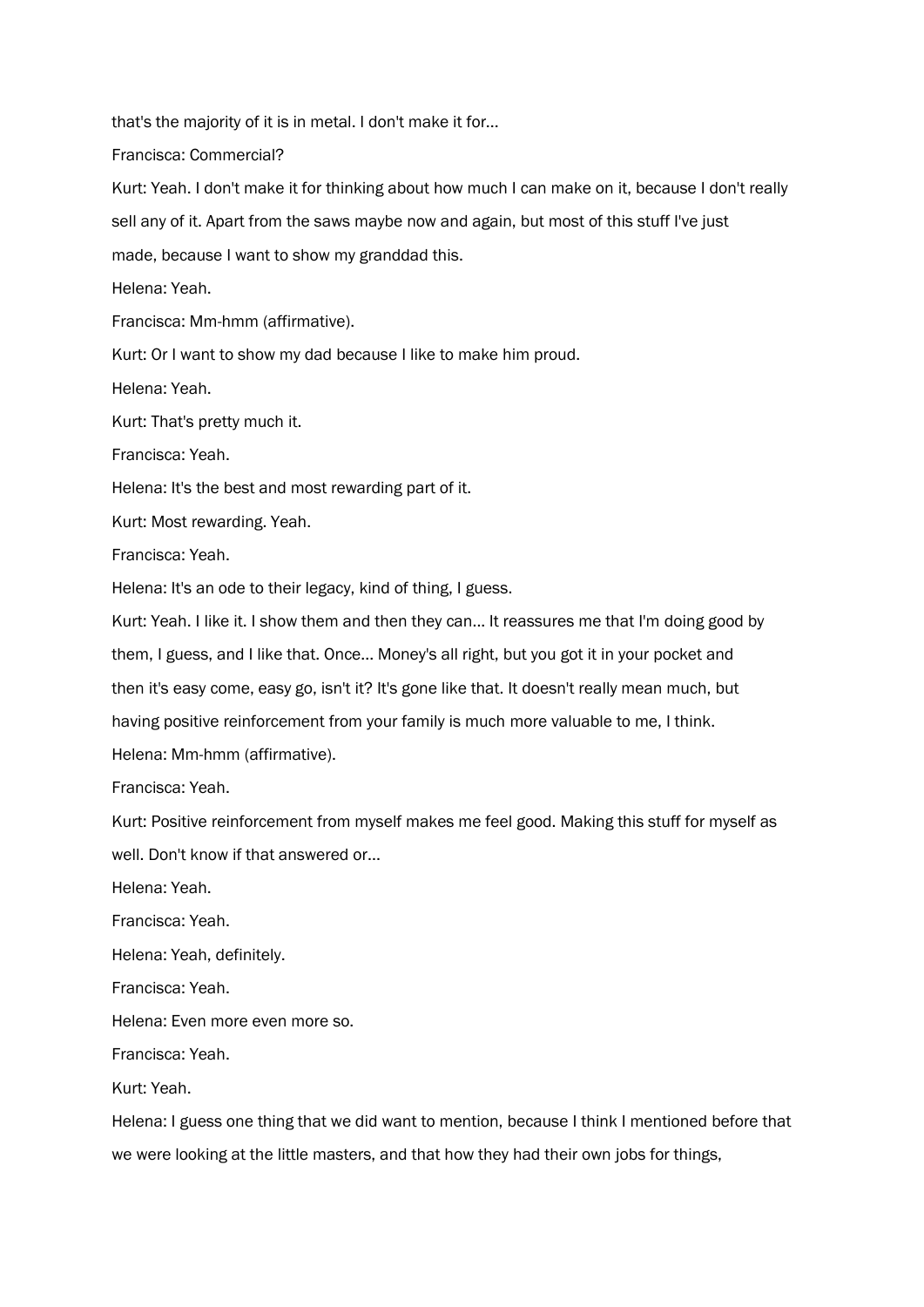and knowing that the industry is not as big as it used to be, and there's definitely not as many silversmiths as there used to be. Do you think that we as the younger generation of silversmiths have some responsibility of keeping this industry alive? Does that make sense? For example, having people in specialist areas like the little mesters? Kurt: Can you read the question back to me again please? Helena: Yeah. Sorry. I rambled through it. Kurt: It's all right. Helena: Basically, what I've wrote is saying over the years universities have either been dropping

silversmith courses or changing them to mixed media jewellery focused courses. Kurt: Mm-hmm (affirmative).

Helena: And knowing that the industry's not as big as it used to be.

Kurt: Mm-hmm (affirmative).

Helena: With this in mind, do you think we as a younger generation of silversmiths have some kind of responsibility in keeping the industry alive? For example, having people in these specialist areas like the little mesters?

Kurt: Like little mesters.

Helena: Yeah.

Kurt: Yeah. A hundred percent. Yeah. Responsibility, that's subjective, ain't it? I don't know. Yeah. That's up to everyone to do that. I don't know… you can't influence, I don't think you can influence a mass of people unless they really want to do it. That's a good thing, but...

Helena: Do you think... Do you think if we don't do anything, it will probably...

Kurt: Yeah.

Helena: Maybe, not...

Kurt: Yeah. For sure.

Helena: Survive that long.

Kurt: Yeah. I'm not saying... Yeah. I'm talking in a... I'm trying to speak in facts, I suppose. I don't know what the right term is. Yeah, no. It's going to have a negative thing on it. Yeah. I think definitely it's a good idea to collaborate with each other and work together, because I think that, I was talking to someone about this a while ago, I think that the way it's going to go there's not going to be trades anymore. Trade companies doing traditional stuff.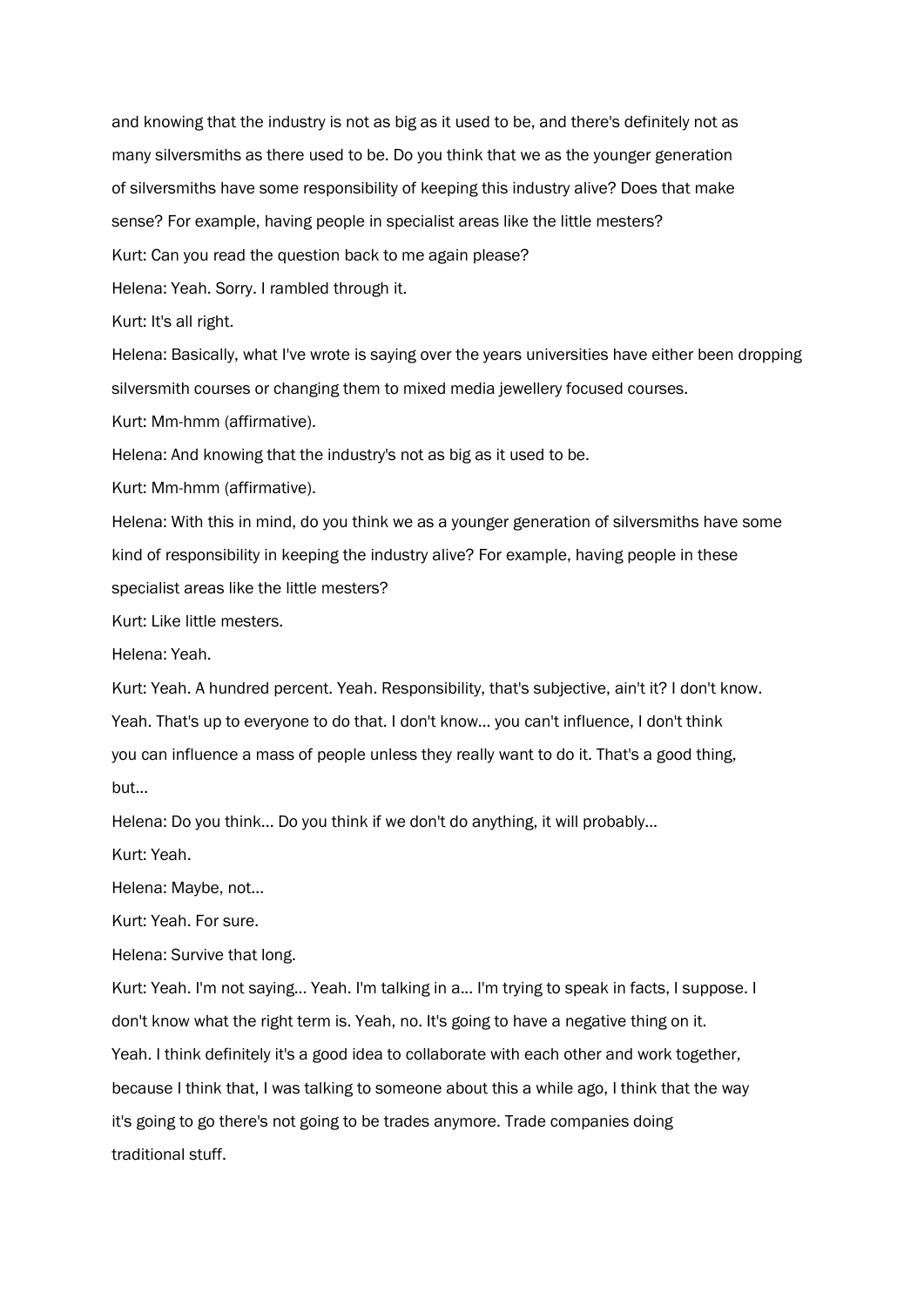Francisca: Mm-hmm (affirmative).

Kurt: I think that's just going to go...

Helena: Mm-hmm (affirmative).

Kurt: Because it is and it has been for a while. There's not really a market for anyone and that extends to what we talked about earlier, quality control, and economy, and fast production stuff like that. All that instant stuff. Yeah and then people have got different tastes now.

Helena: Mm-hmm (affirmative).

Francisca: Yeah.

Kurt: Art movements have moved on since then. No one wants to buy a rococo tea set or something like that. There's not a lot of manor houses with...

Francisca: Yeah.

Kurt: Sixteen servants or whatever. I think a lot of it now is based around... Because there's a lot of soul traders, I wouldn't call them silversmiths, I'd call them artists. I wouldn't call what I do outside of the company blacksmithing I'd just call it... because I'm not a blacksmith, I'm an artist and that's what my work is for that. It's my expression of what I want to do. It sounds a bit silly, but...

Helena: No.

Kurt: Or pretentious or whatever.

Helena: No, it doesn't, because I think we don't specify within that...

Kurt: Yeah.

Helena: That area of things and stuff like that. We also do other stuff as well.

Kurt: Yeah.

Helena: It's not like when we are drawing and designing work, that's not silversmithing such as it's...

Kurt: It extends to it.

Helena: Yeah, but...

Kurt: Both avenues, but yeah.

Francisca: I guess it's where artists expressing in that medium. In this medium.

Helena: Yeah.

Kurt: Yeah.

I think when it becomes your own designs and stuff like that, you're working in that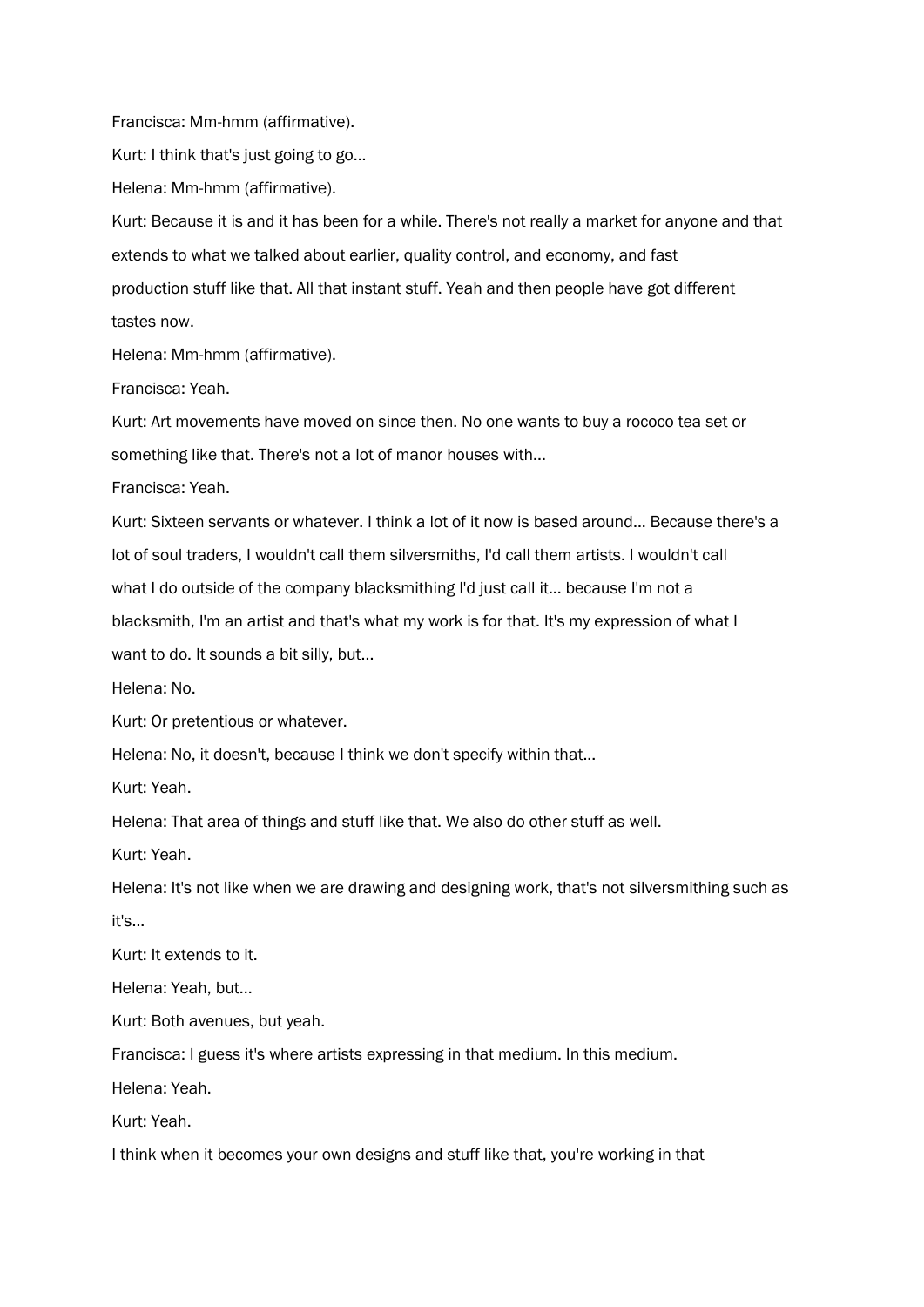independent manner, that's when it's more of an artistic thing rather than trade thing. Helena: Yeah.

Kurt: Yeah. What was I saying? Yeah. In answer to that earlier about the little mesters, I think that because there's going to be more of a- then there is now. More independent makers and stuff like soul traders, whatever. I think it's going to be, or it should be like that little mester environment, like it was before people decided to assemble companies where you could take your work to someone else, because... And that's going to be such a good... That's going to be so helpful for all those people making and stuff, all those local people, and it's going to build a better community for them. Rather than buying elsewhere.

Helena: Yeah.

Kurt: It's going to support, all that jazz, support...

Helena: Yeah.

Kurt: Your local business and things like that.

Helena: You're supporting each other.

Kurt: You're supporting each other.

Helena: Yeah.

Kurt: We're going to help each other out in that and benefit them. If you need to rely on, you can send it to someone for buffing, or hammering, or someone who's going to be specialized in that, or smithing, or whatever.

Francisca: Mm-hmm (affirmative).

Kurt: Someone who can make a tool, or restore something, or whatever. Yeah. I think that's what people need to do, whether or not... What I'm saying is earlier, I don't know whether that is achievable, because like I said, you can't influence people to do that. It's got to be... They got to see it for themselves take it on their own...

Helena: Yeah.

Kurt: Accord.

I think that is where the way it needs to go, because there's not going to be any trade left. Probably shouldn't say that, but...

Helena: You are seeing it from firsthand.

Francisca: Yeah.

Helena: There aren't you?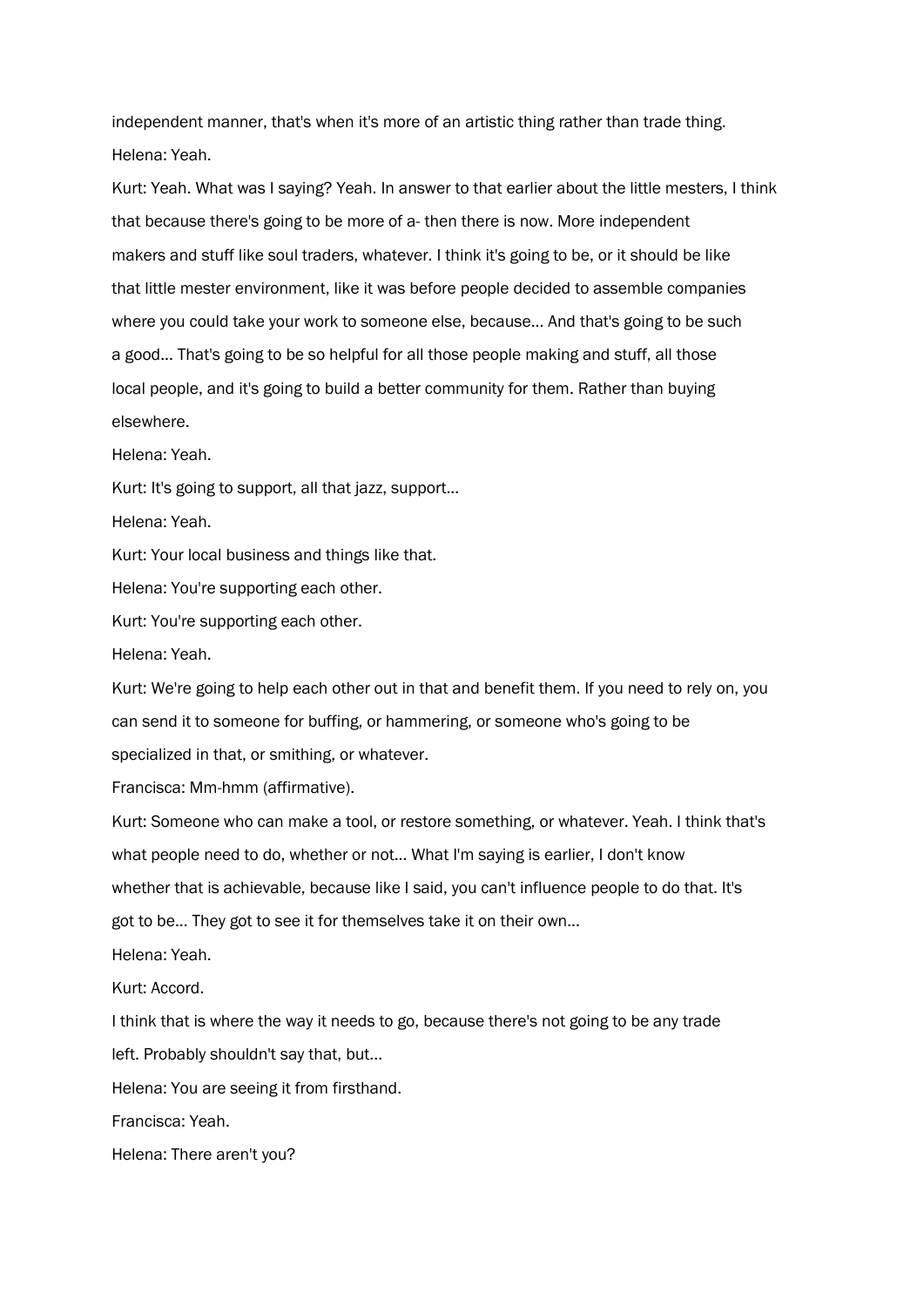Kurt: Yeah.

Francisca: I feel like it's something that we don't really like to talk about, because we do see that it's happening.

Kurt: Yeah.

Helena: Where...

Francisca: Yeah.

Helena: We don't really want to...

Kurt: Yeah.

Helena: Acknowledge it.

Francisca: We don't want to...

Kurt: I meant more in commercial sense, like tea sets...

Francisca: Yeah.

Kurt: And traditional trade.

Helena: Yeah.

Kurt: I don't think there's going to be much of that. It would be good if it did, but with the way

that the world is everything's made out of stainless steel now...

Helena: Yeah.

Francisca: Mm-hmm (affirmative).

Kurt: And that's fine. Stainless steel's superior. It all... It's more durable and it won't tarnish...

Helena: Yeah.

Kurt: It's cheap.

Helena: Not as many people are paying for this luxury…

Kurt: Yeah. That's also influenced it. Yeah.

Helena: Yeah, product.

Kurt: The quality standard. Yeah. I think it's going to get to that point and then it should be,

you know, that little mesters thing. Then maybe even... Well, I can see that being more

for the maker's designs and stuff, you know. As artists they're relying on each other

rather than commercialization of products as a whole.

Francisca: Mm-hmm (affirmative).

Helena: Yeah.

Kurt: I think maybe at some point there might be a collaborative of people who then do form companies where they want to specialize in...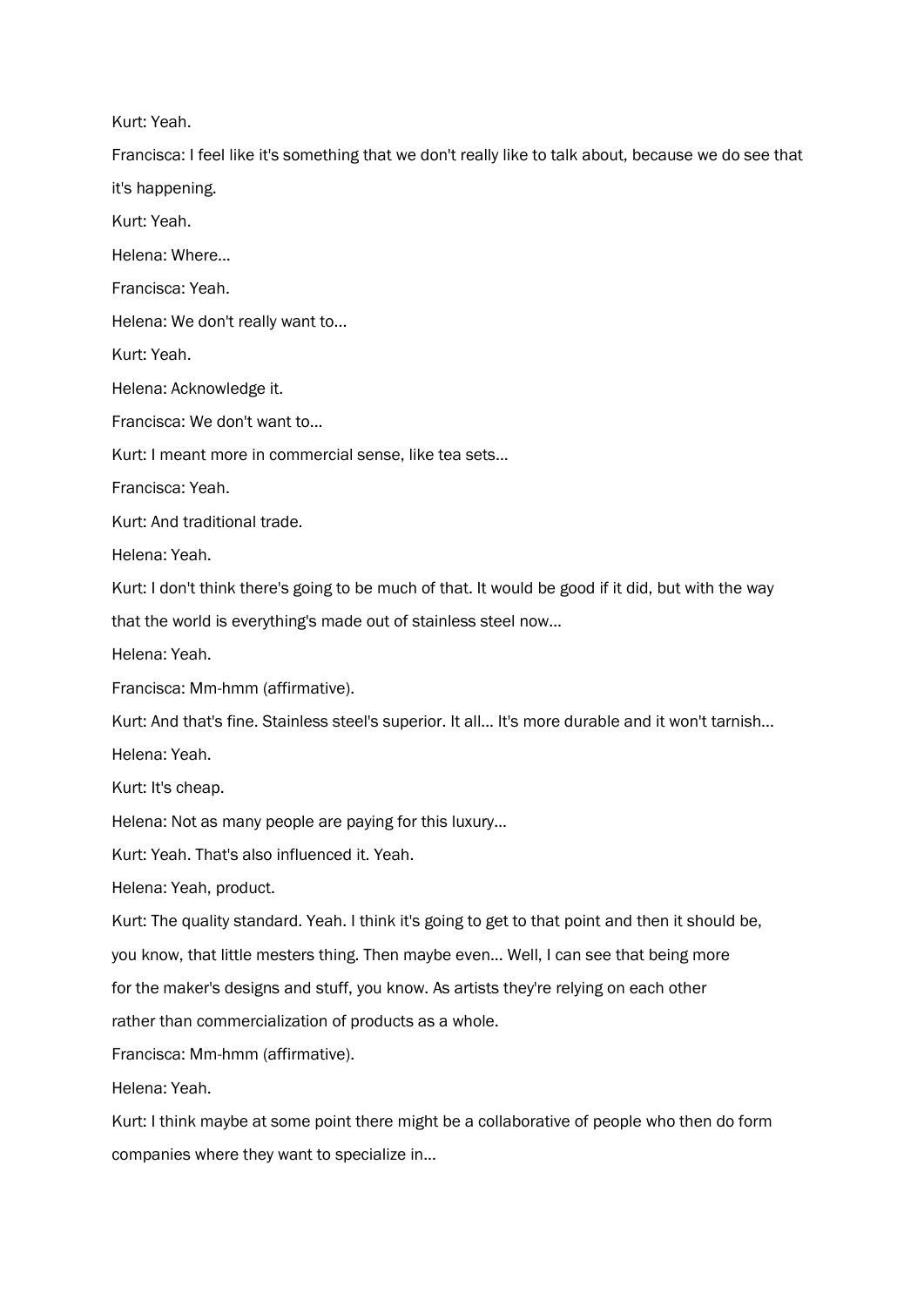Helena: Yeah.

Kurt: These products. They're joined together to produce their products. It's definitely exciting. Yeah. I'd be excited...

Helena: Yeah.

Kurt: To be in that place at that time when we can all count on each other and stuff, you know.

The way it is now, it's already a really friendly environment.

Francisca: Mm-hmm (affirmative).

Kurt: I was saying to someone it's just great for like networking and stuff...

Francisca: Yeah.

Kurt: And just making friends and people that you can count on.

Helena: Yeah. It is slightly still like that, at the moment.

Francisca: Mm-hmm (affirmative).

Helena: I'd go to Dave if I want something spun...

Kurt: Yeah.

Helena: I know who to go to if I want something buffed,

Kurt: Yeah.

Helena: Or I know who to approach if I need a particular help on something. I know there's people I can talk to...

Kurt: Yeah.

Helena: And that is quite friendly.

Francisa: Yeah.

I think when we were talking about this project, I think, the word that stuck out for me

was generosity. And that everyone is really generous with their skills and with their

knowledge as well.

Kurt: Mm-hmm (affirmative).

Francisca: They're generous to... They're happy to spend time showing you how to do stuff.

Helena: Yeah.

Kurt: Yeah.

Francisca: Spend their time telling you about a certain thing. I think... I don't know. I think in our craft, specifically, you get that a lot. I don't think a lot of other crafts have that.

Kurt: Yeah.

Francisca: Yeah. I think...